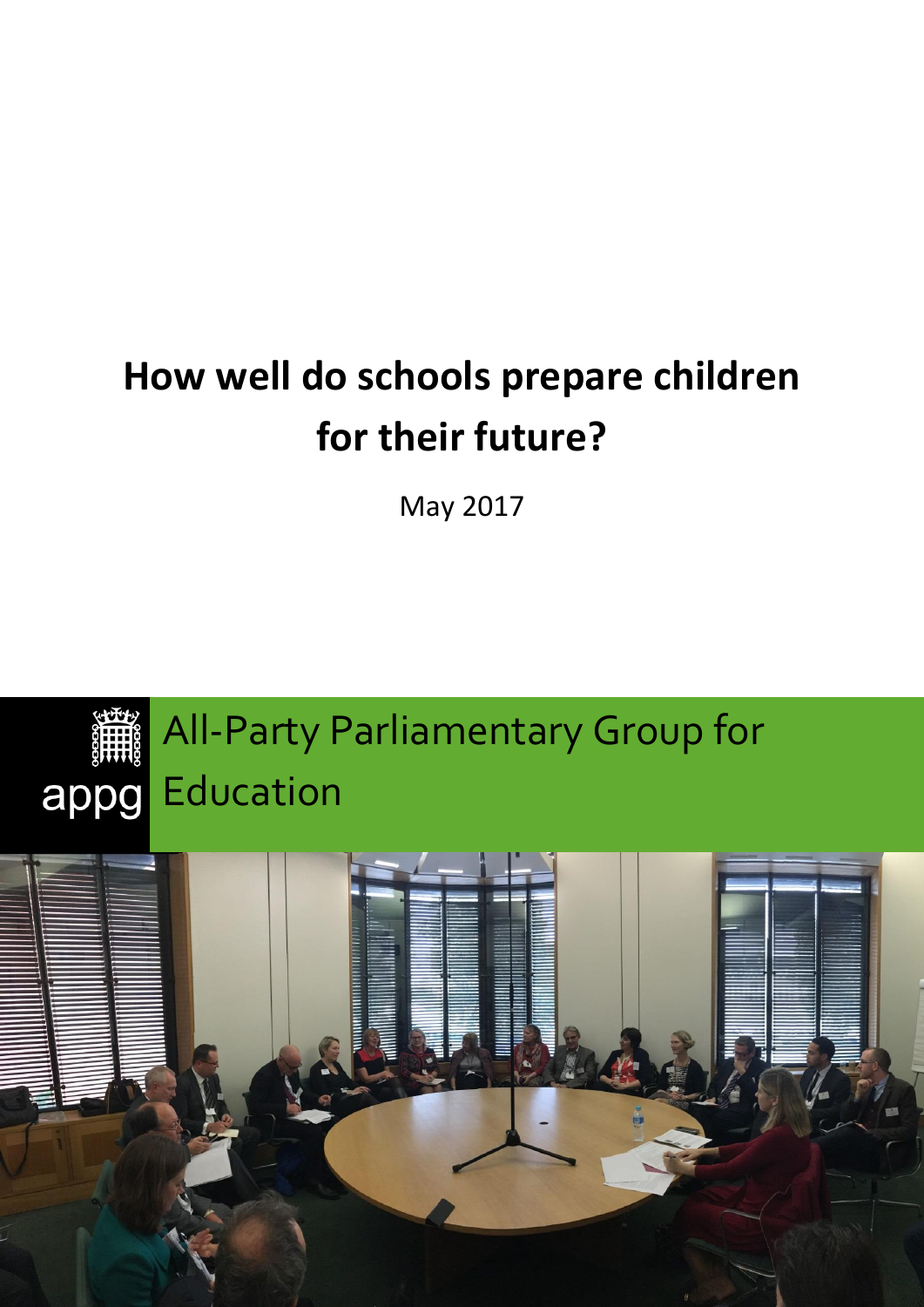#### **Acronyms Used**

| <b>ASCL</b>    | Association of School and College Lecturers                      |
|----------------|------------------------------------------------------------------|
| <b>ATL</b>     | <b>Association of Teachers and Lecturers</b>                     |
| <b>BEIS</b>    | Business, Energy and Industrial Strategy                         |
| <b>BIS</b>     | <b>Business, Innovation and Skills</b>                           |
| <b>CBI</b>     | Confederation of British Industry                                |
| <b>CEC</b>     | <b>Careers and Enterprise Company</b>                            |
| <b>CEIAG</b>   | Careers Education, Information, Advice and Guidance              |
| <b>CPD</b>     | <b>Continued Professional Development</b>                        |
| <b>D&amp;T</b> | Design and Technology                                            |
| <b>DfE</b>     | Department for Education                                         |
| <b>IoD</b>     | <b>Institute of Directors</b>                                    |
| <b>MATs</b>    | <b>Multi-Academy Trusts</b>                                      |
| <b>NEET</b>    | Not in Education, Employment or Training                         |
| <b>NFER</b>    | National Foundation for Education Research                       |
| <b>OECD</b>    | Organisation for Economic Co-operation and Development           |
| <b>ONS</b>     | <b>Office of National Statistics</b>                             |
| <b>PAC</b>     | <b>Public Accounts Committee</b>                                 |
| <b>PIAAC</b>   | Programme for the International Assessment of Adult Competencies |
| <b>SEND</b>    | <b>Special Educational Needs and Disabilities</b>                |
| <b>STEM</b>    | Science, Technology, Engineering and Maths                       |
| <b>UCL</b>     | University College London                                        |
| <b>UKCES</b>   | UK Commission for Employment and Skills                          |
| <b>WISE</b>    | Women into Science and Engineering                               |

#### **Acknowledgements**

The All-Party Parliamentary Group would like to extend thanks to all those who participated in the inquiry, whether by submitting written evidence or through participation in one of the three roundtable sessions in Parliament. The Group would also like to thank the chair of the All-Party Group, Danny Kinahan MP, for his efforts throughout, and to Andrea Jenkyns MP and Carol Monaghan MP for chairing the roundtable sessions.

*This is not an official publication of the House of Commons or the House of Lords. It has not been approved by either House or its committees. All-Party Parliamentary Groups are informal groups of Members of both Houses with a common interest in particular issues. The views expressed are those of the group.*

*The report was researched and written by Ranelagh Political Communications and funded by BESA. For any questions about the report, please email [educationappg@ranelaghuk.com.](mailto:educationappg@ranelaghuk.com)*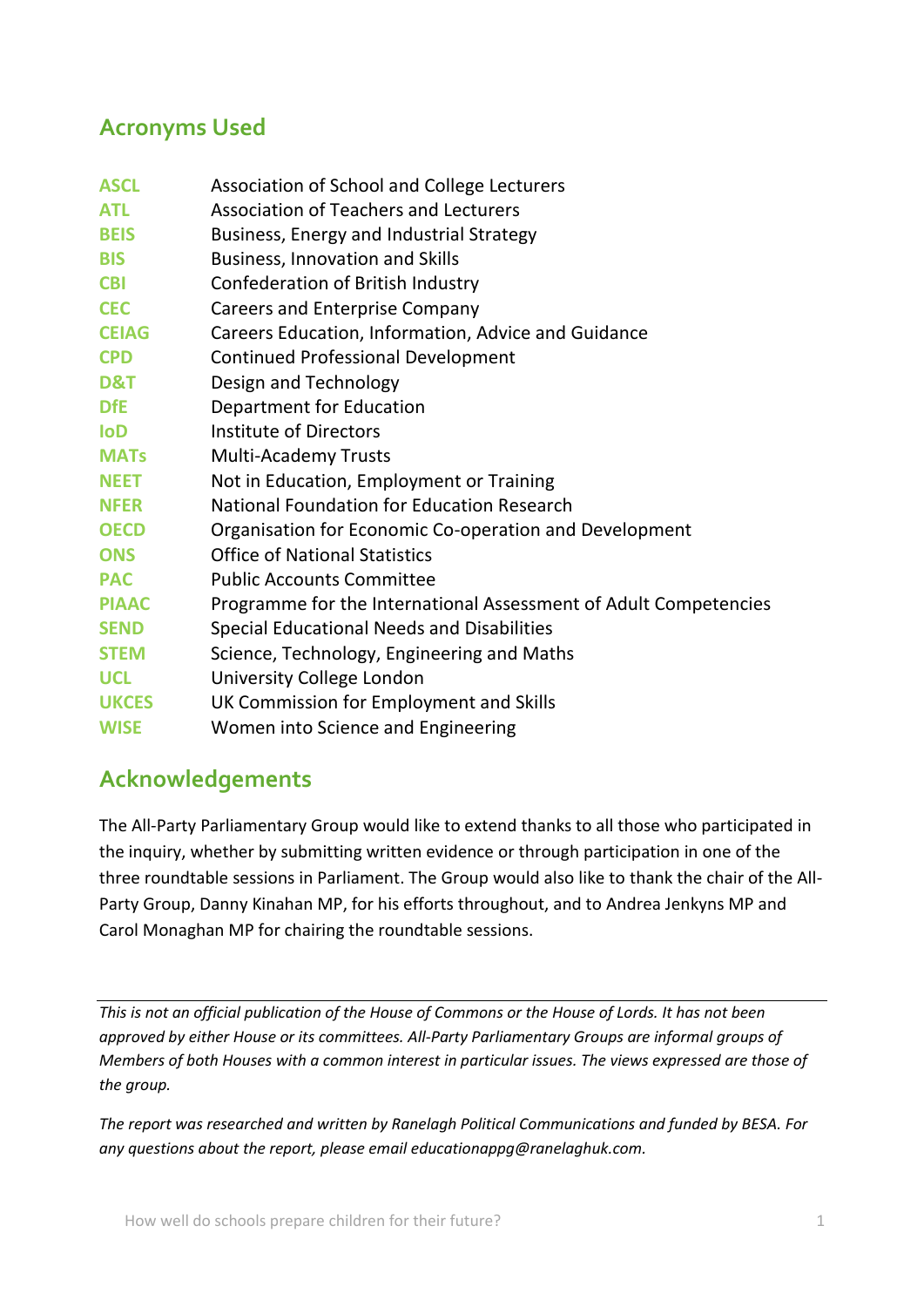### **Contents**

**[Foreword](#page-4-0)**

#### **[Introduction](#page-5-0)**

#### **[Section](#page-7-0) One: The right kind of skills**

### **Section Two: Careers Education, [Information,](#page-10-0) Advice and**

#### **[Guidance](#page-10-0)**

| 13 |
|----|

#### **Section Three: Barriers to [delivery](#page-14-0)**

#### **Section Four: Conclusions and [recommendations](#page-20-0)**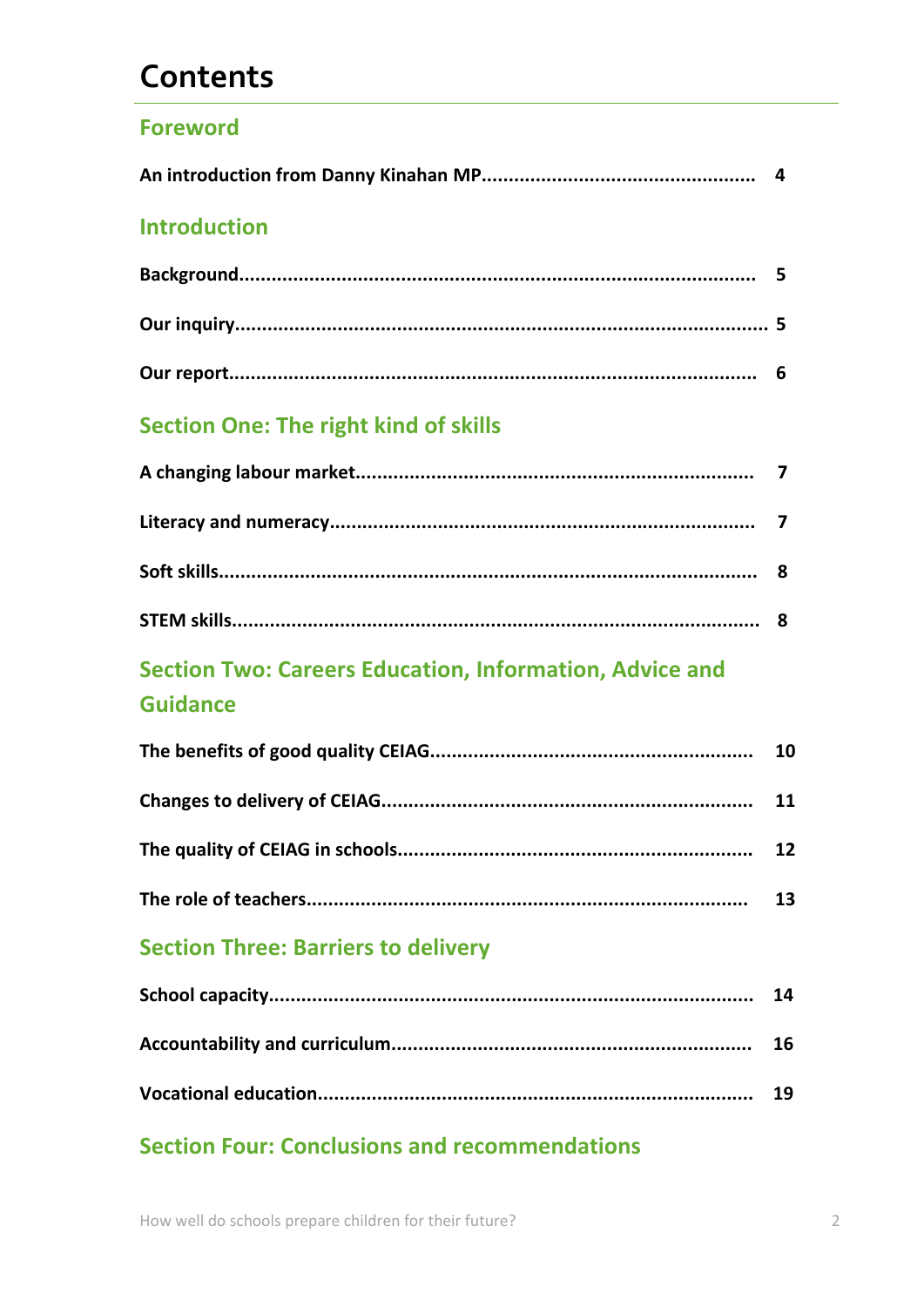### Contents

|                     | 20 |
|---------------------|----|
|                     | 20 |
|                     |    |
|                     |    |
| <b>Bibliography</b> |    |
|                     |    |
| <b>Appendix</b>     |    |
|                     | 28 |
|                     | 28 |
|                     | 28 |
|                     | 28 |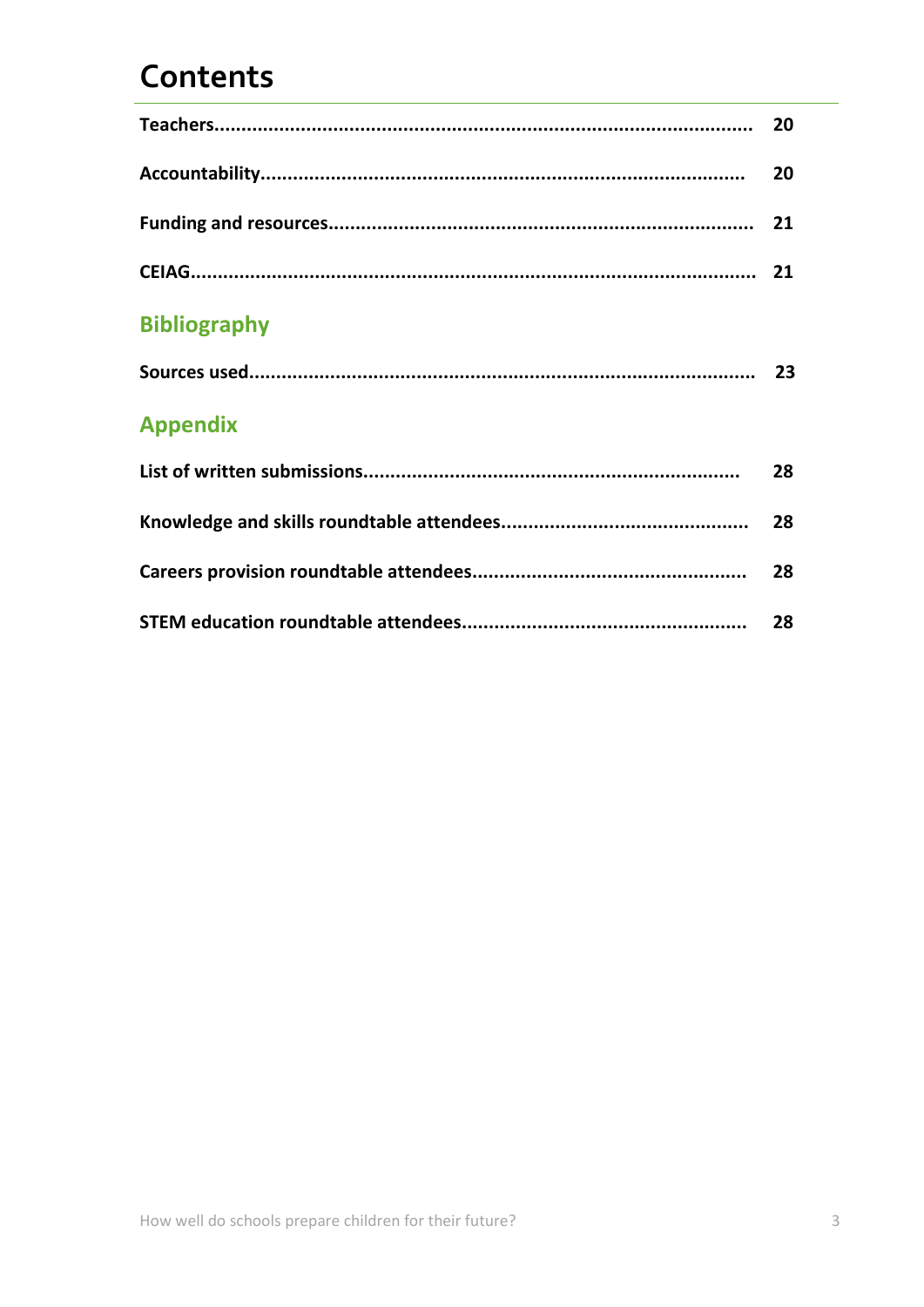### <span id="page-4-0"></span>**Foreword**



#### **An Introduction from Danny Kinahan MP** Chair of the APPG for Education

It has become almost cliché to say that the world of work is changing. But that cliché stems from an underlying truth. Technological advancements, particularly in the fields of automation and AI, are set to transform entire industries; an increasingly aged population will burden caring professions that are already under strain; and the political pressures of Brexit will continue to shape the future of our economy.

But while the challenges seem insurmountable, there are also opportunities. New jobs will be emerging, many in already fast-

growing sectors such as digital technology, but others that do not yet exist. Our young people are at the heart of this monumental shift in technological progression and ought to be prepared, so that innovation and creativity can thrive and develop in their career sector.

Schools will play a central role in preparing their students for this new reality. In order to give children in our education system the best chance in life, we will need to be equipping them with a broad and adaptable skill set that will best prepare them for the challenges that lie ahead. We must ensure that young people develop soft, financial and entrepreneurial abilities alongside excellent subject knowledge, so that they are sufficiently equipped for the workforce and are attractive to employers. The STEM skills gap must be addressed, and the effectiveness of careers' advice examined.

In the current global climate, where technological and business advances are made at an accelerated rate, young people must be provided with the ability to upskill and retrain to move fluidly between career sectors. If we fail to adequately prepare new generations for this shift, we risk stifling the entrepreneurial spirit and ambition that makes Britain internationally competitive and culturally vibrant.

Evidence submitted to the All-Party Group's inquiry makes a strong case that there is more work to be done in the education sector to prepare children for the changing world of work. Accountability, a lack of resources, low teacher recruitment and high staff workload have shaped institutional barriers that prevent children from accessing the education and information they need to thrive. The network between institutions, employers and the government must be redressed, and radical action must be taken, or we risk leaving generations of young people ill-prepared for a changing world.

I hope that this report will open a dialogue on the nature of the challenges that we face and practical ways to confront them.

May I take this opportunity to thank all those who have submitted written evidence, attended oral evidence roundtable sessions, Andrea Jenkyns MP and Carol Monaghan MP for each chairing a roundtable and to the British Educational Suppliers Association for their ongoing support.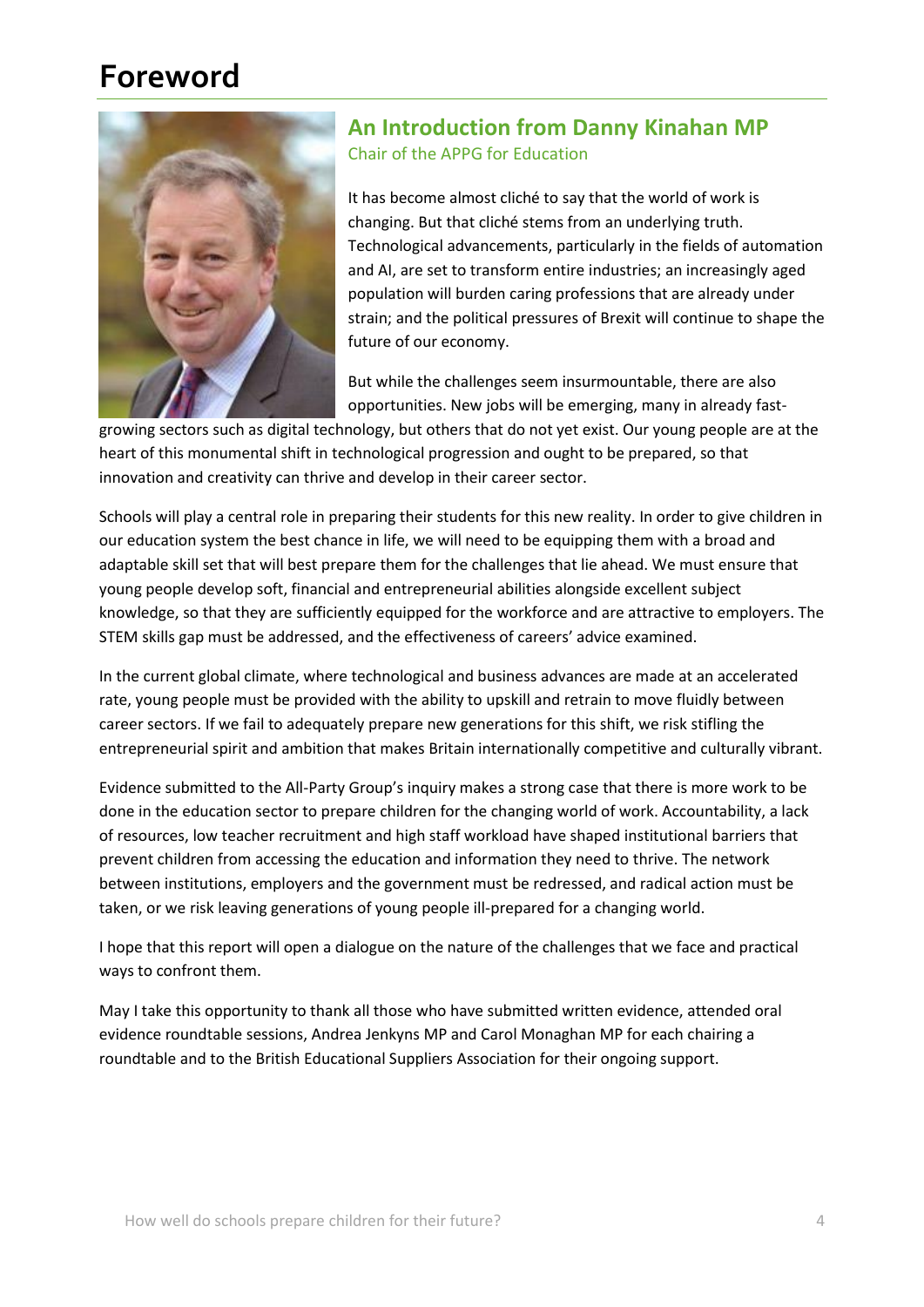### <span id="page-5-0"></span>**Introduction**

#### <span id="page-5-1"></span>**Background**

According to the latest figures, youth unemployment is at 13.1% compared to a national average of 4.8%. Although it is encouraging that youth unemployment has fallen from 14.1% from the same time last year, there are 757,000 unfilled vacancies in the UK [1], suggesting that the persistently high rate of youth unemployment cannot be attributed to a lack of demand. The UKCES 2015 Employer Skills Survey reports that 1 in 4 vacancies are not being filled because "companies can't find the right people with the right skills" and the number of these skills-shortage vacancies has grown from 146,000 in 2013 to 209,000 in 2015 [2].

Businesses are consistently reporting that young people are leaving the education system unprepared for the world of work. In its 2016 Education and Skills Survey, the Confederation of British Industry found that the proportion of businesses who are not confident that there will be enough people available in the future with the skills necessary to fill high-skilled jobs has reached a new high of 69%. In his foreword to the report, deputy director-general of the CBI, Josh Hardie, attributed this shortfall to "the gap between education and the preparation people need for their future, as well as the gap between the skills needed and those people have" [3].

The debate on how well schools prepare their children for the future takes place as the job market is entering a phase of rapid change. The Bank of England estimates that up to 15 million jobs in the UK are under threat of automation over the next two decades [4]. In this context, ensuring that young people leave education with appropriate skills for the future is more important than ever.

#### <span id="page-5-2"></span>**Our Inquiry**

The APPG for Education's inquiry aims to examine how well our schools are preparing young people for their future, with a particular focus on their readiness for the workforce.

The inquiry sought written evidence to the following questions:

- 1. What should our schools be focusing on in order to prepare young people for the future?
- 2. Should schools play a role in developing skills, or should subject knowledge be prioritised?
- 3. Who should be responsible for ensuring that young people develop soft, financial and entrepreneurial skills?
- 4. Do education providers have the resources to prepare young people for the workforce?
- 5. To help the APPG create a practical set of approaches and recommendations:
	- a. What example are there of schools and colleges preparing young people well for the workforce?
	- b. What examples are there of employer-led initiatives that have had an impact?

In addition, we held roundtable discussions on:

- 1. The balance between soft skills and subject knowledge
- 2. The quality and effectiveness of careers advice and guidance
- 3. The STEM skills gap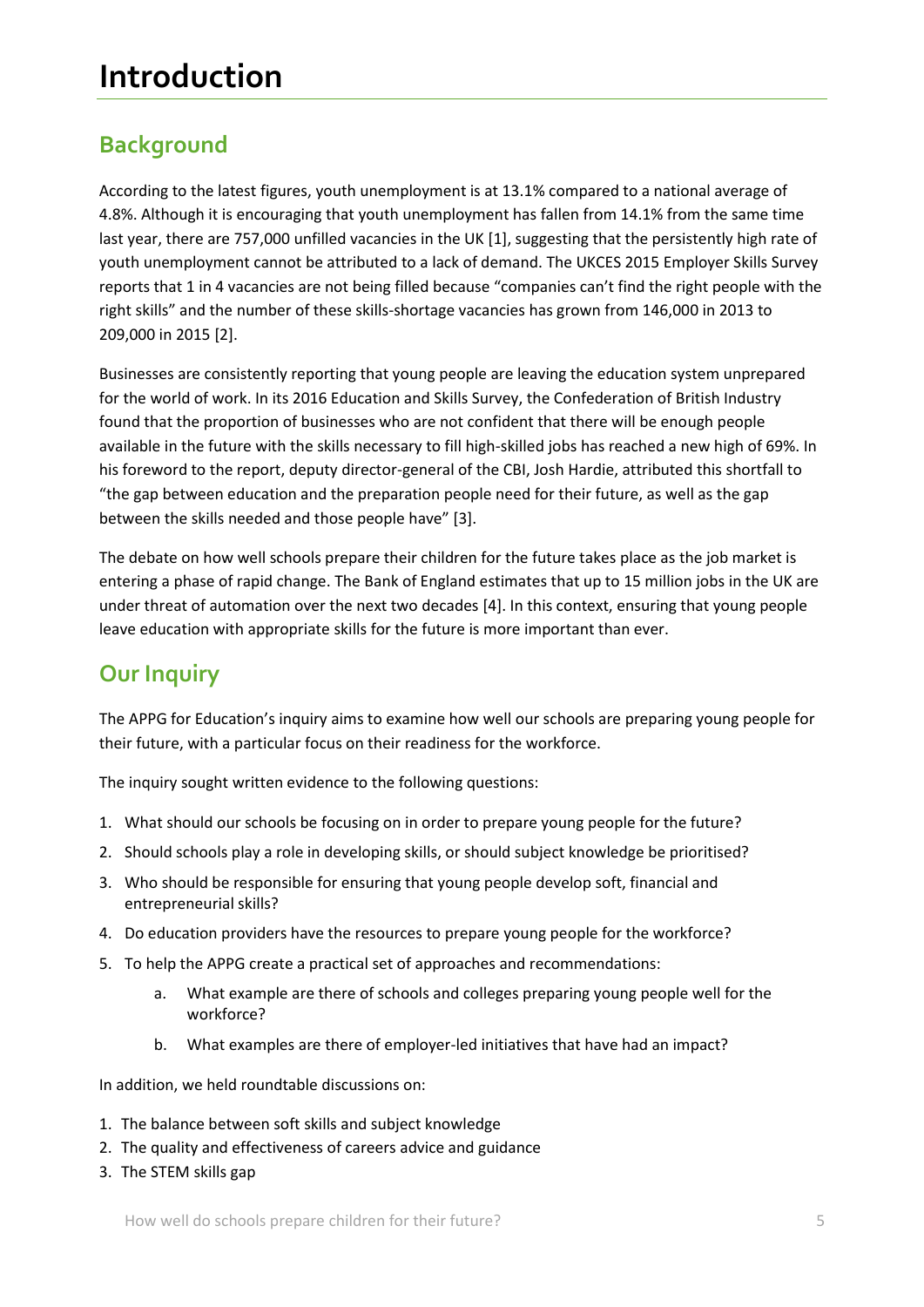## **Introduction**

A list of written submissions and roundtable contributors can be found in the appendix. Complete written submissions and transcripts of the roundtable discussions are available online at educationappg.org.uk/inquiry-2016-17/.

### <span id="page-6-0"></span>**Our report**

Our report examines how well schools are preparing young people for their future careers by first looking at the demand for skills from employers and identifying where there are specific shortfalls between supply and demand. The second part of the report evaluates the success of careers education, information, advice and guidance (CEIAG) in bridging the gap between education and employment. The third section identifies the barriers preventing schools from meeting employer demand for skills.

Once the report has been launched we will be looking to actively engage with the Department for Education and Department for Business, Energy and Industrial Strategy to persuade Government of the merits of the recommendations. We will see how the APPG and other interested parties can work with the relevant departments to implement strategies which will ameliorate young people's chance of forging a successful and fulfilling career.

This report examines the education sector from the perspective of unmet skills needs in industry. Although preparing children for their future careers is an important function of education, this report does not mean to suggest that this is its sole function. That is the topic for a wider debate and is outside of the scope of this report.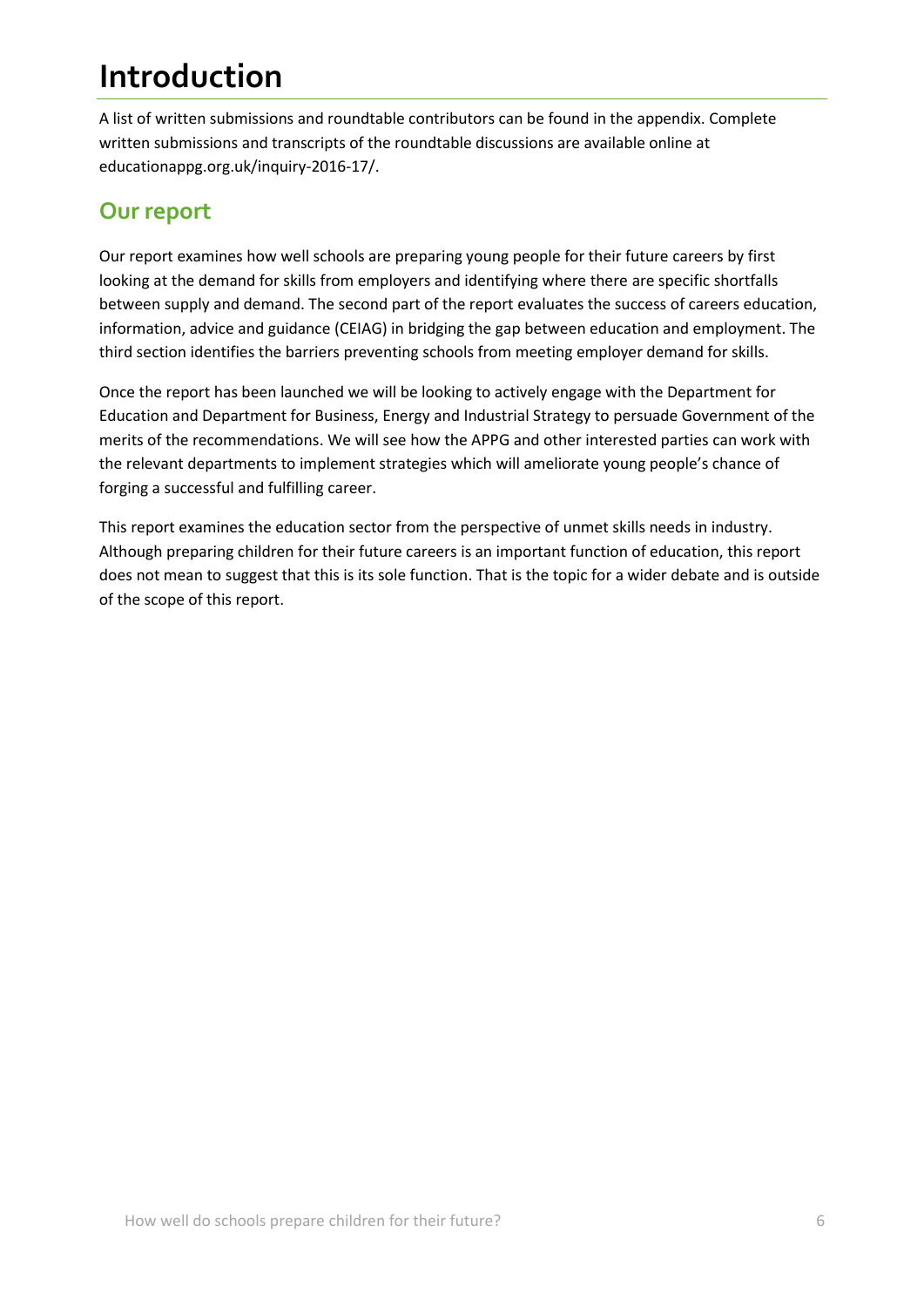### <span id="page-7-1"></span><span id="page-7-0"></span>**A changing labour market**

The nature of the labour market is changing. Demographic shifts and technological advances mean that the pressures of an ageing population are increasing while traditional job sectors are at risk of automation.

The ONS' latest population forecast [5] projects that the number of people aged 75 and over will rise by 89.3% by 2039, by which time 1 in 12 of the population will be aged over 80. This has two implications for the future workforce.

First, the ratio of dependents to productive workers will worsen, with 310 pensioners per 1000 people of working age in 2014 set to rise to 367 per 1000 by 2039. Since inward migration tends to be largely comprised of people of working age [6], this situation could be felt even more acutely if immigration significantly decreases following Britain's exit from the European Union.

Secondly, with over-50s participation in the labour market already at an all-time high [7], young people will increasingly find themselves in competition for jobs with older workers. This pressure is already borne out in the UKCES Employer Skills Survey 2013 which found that half of recruiting employers who had not recruited a young person had opted instead for candidates over the age of 25 who were seen to be better placed [8]. Employers cited skills, experience or both as the reason for this choice.

At the same time, advances in artificial intelligence mean that technology has the potential to replace a far wider range of tasks than ever before. Robots are increasingly able to perform routine cognitive tasks, as well as routine manual tasks, meaning that white collar occupations such as accountancy and medicine stand to be radically transformed by new technology [9]. Research by Michael Osborne and Carl Frey on behalf of Deloitte found that 35% of UK jobs are at high risk of computerisation [10] suggesting that there will be significant labour market disruption over the coming decades. Many young people today will be working in jobs that do not yet exist and need to be equipped with skills that allow them to be adaptable to changing circumstances [7].

### <span id="page-7-2"></span>**Literacy and numeracy**

Basic literacy and numeracy skills are essential for young people's success in employment and the government considers attainment in this area to be a key indicator of the performance of the education system.

Recent analysis undertaken on behalf of the then Department for Business, Innovation and Skills (BIS) found that only 12% of workplaces in Britain reported a literacy and/or numeracy gap in their workforce (although the report speculates that these deficits may be under-reported) [11]. This is replicated by the CBI's finding that "many businesses are satisfied with graduates' basic skills" and most reported satisfaction or better with recent employees' numeracy (91%) and literacy (86%) skills [3].

While there is room for improvement, this should be considered a success. However, it is important to note that only 37% of businesses consider basic literacy and numeracy to be an important factor in recruiting school and college leavers, compared to 89% who count attitudes towards work/character amongst the most important factors [3]. This suggests that there is work to do beyond the government's sometimes parochial focus on English and numeracy attainment.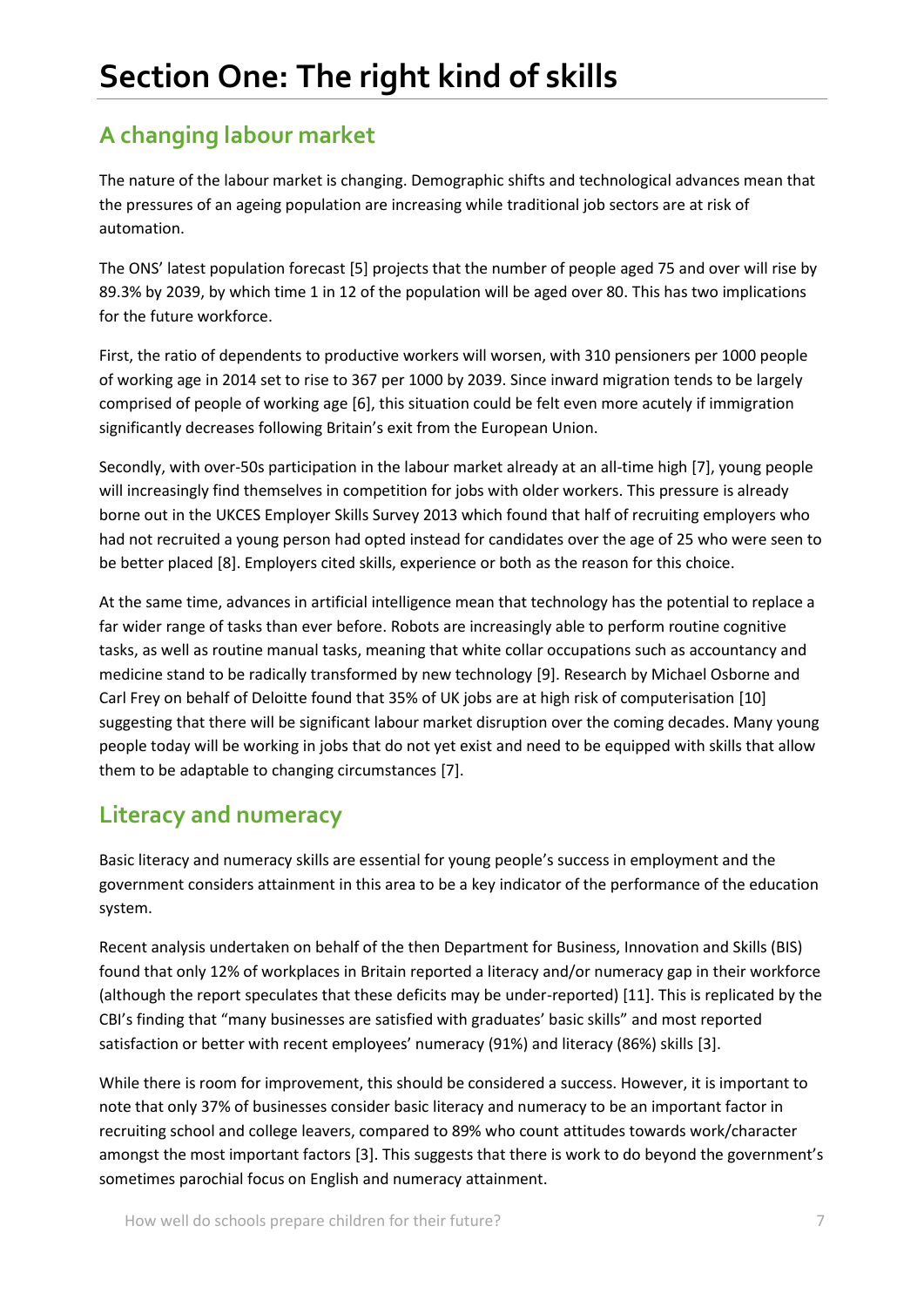#### <span id="page-8-0"></span>**Soft skills, character and resilience**

In order for young people to be best placed to withstand the twin pressures of an ageing population and a changing labour market, the education system needs to provide education and skills that will remain relevant.

In a labour market that is already changing, there is a growing consensus amongst employers that formal knowledge is no longer enough to prepare young people for the workforce. In their submission of evidence to our inquiry, the Association of School and College Lecturers (ASCL) described "a desire for young people to arrive in the workforce better equipped with attributes which allow them to move more quickly into mastery of new situations" [12].

The skills which allow children be adaptable in this way fall under a number of monikers, but are most often described as "soft skills"; characteristics which are valued by employers that are broadly applicable across a range of industries and positions [13]. Soft skills include attitudinal characteristics such as confidence, motivation, and self-awareness; life skills such as social skills and time-keeping; and transferable skills like problem-solving and teamwork. These characteristics are also typically underdeveloped in socio-economically disadvantaged young people, presenting a major barrier to social mobility [14].

The desire among employers for young people with better soft skills is demonstrated by a recent survey by the Institute of Directors which found that 38% of their members were suffering from an inability to find the right person to fill a vacancy. The skills that these employers most often reported as lacking in young people fall under the broad umbrella of soft skills, with 33% worried specifically about communications skills, 35% about team working and 36% about resourcefulness [15]. The CBI's most recent skills survey also finds that businesses are not satisfied with school leavers' communication (50%), analysis (50%), and self-management (48%) [3].

These skills are only going to become more important as they are uniquely "human" attributes and are less susceptible to automation. Research undertaken by Deloitte already shows a dramatic increase in the numbers employed in "caring professions", such as nursing assistants, teaching assistants and caseworkers [16], all of which require a high degree of emotional intelligence.

#### <span id="page-8-1"></span>**STEM skills**

One trend that is already obvious is an increasing demand for skilled STEM workers, particularly in the digital technology workforce. The digital technology sector grew 32% faster than the rest of the economy between 2010 and 2014 and created 1.56 million new jobs between 2011 and 2014, at a rate 2.8 times faster than the rest of the economy. The rapid growth of the sector has, however, created a skills gap, with 43% of digital technology companies reporting that their growth is being limited by skills shortages [17].This skills gap is apparent across the wider STEM sectors; research undertaken by UKCES found that 43% of STEM vacancies are hard to fill due to a skills shortage compared to 24% of other vacancies [18].

The disappointing number of young people leaving the education system adequately qualified to work in STEM fields reflects underlying weaknesses in the STEM talent-base. BIS analysis of international benchmarks shows that, despite performing strongly on research excellence, the UK performs poorly on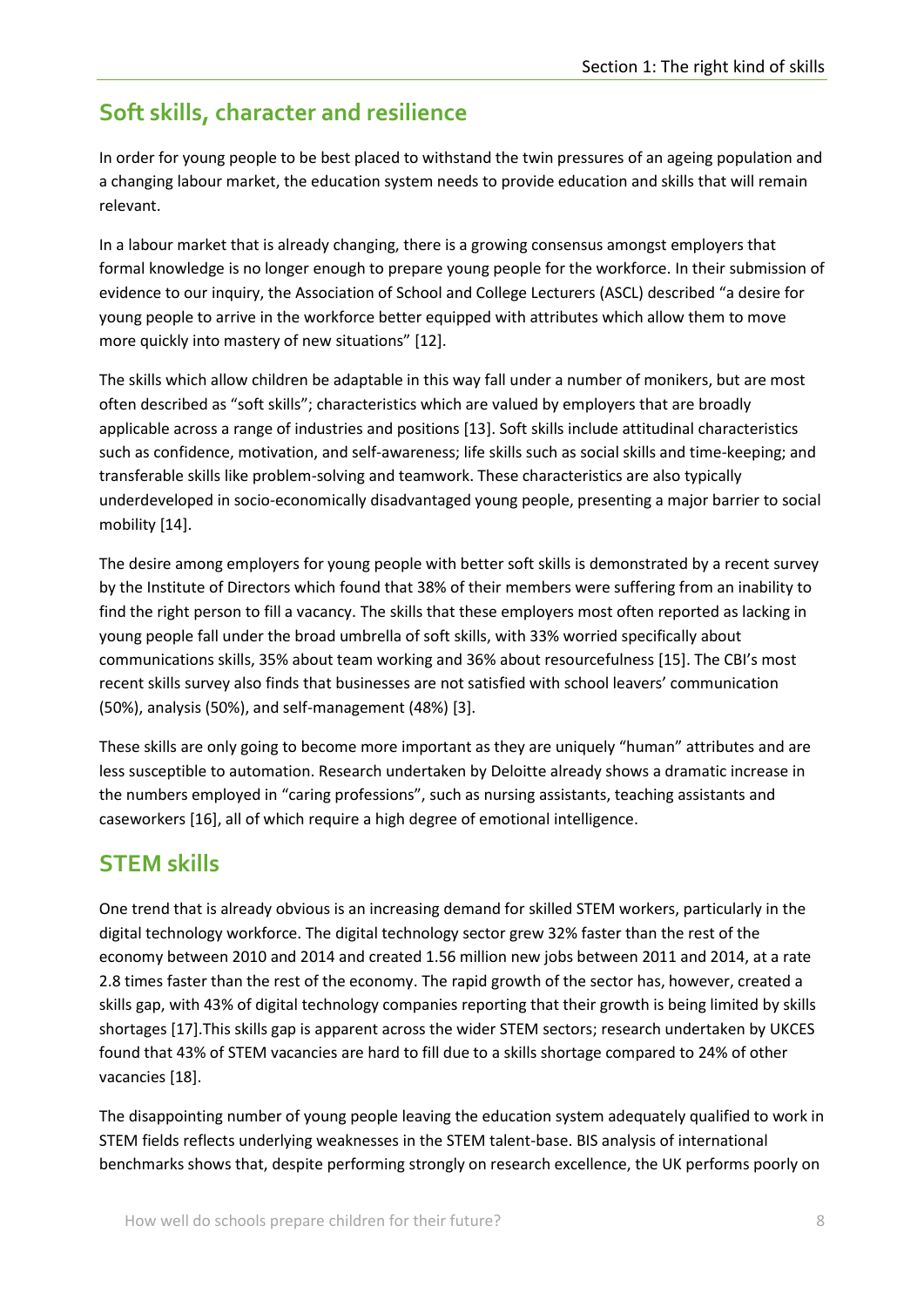a number of key indicators of success in STEM. In particular, the UK consistently underperforms on OECD-PIAAC measures of basic skills (such as literacy, maths, and ICT) relative to comparators; returns low scores on measures of management skills; and has a poor retention rate of PHD researchers [19]. Overall, there is significant evidence that weaknesses in the STEM talent-base, as well as associated skills, mean that the UK economy is not deriving maximum benefit from the resources available.

Attitudes towards STEM subjects, careers and career paths can often be a barrier to pupil participation. STEM subjects are commonly believed to be too difficult for less academically able students, leading many pupils to self-deselect from the field. This problem is exacerbated by the heavy literacy demands of early science teaching, despite the fact that other skillsets such as spatial awareness are more conducive to success later on. In addition to this, misconceptions persist around the nature of STEM careers. For instance the Royal Academy of Engineering notes that engineering is often believed to be manual and low status, discouraging some pupils from pursuing work in that area [20].

STEM also suffers from under-representation of women and minority groups. The Institute of Physics found that four times as many male students study physics at A-Level as their female counterparts, a disparity that is reflected to a slightly lesser extent across the STEM disciplines. This imbalance carries through to STEM-based employment, with women occupying just 21% of STEM-based jobs in Britain according to the Women into Science and Engineering Campaign [21]. Women are particularly poorly represented in IT and engineering and the UK has had the lowest rate of female employment in engineering across the whole of Europe [22].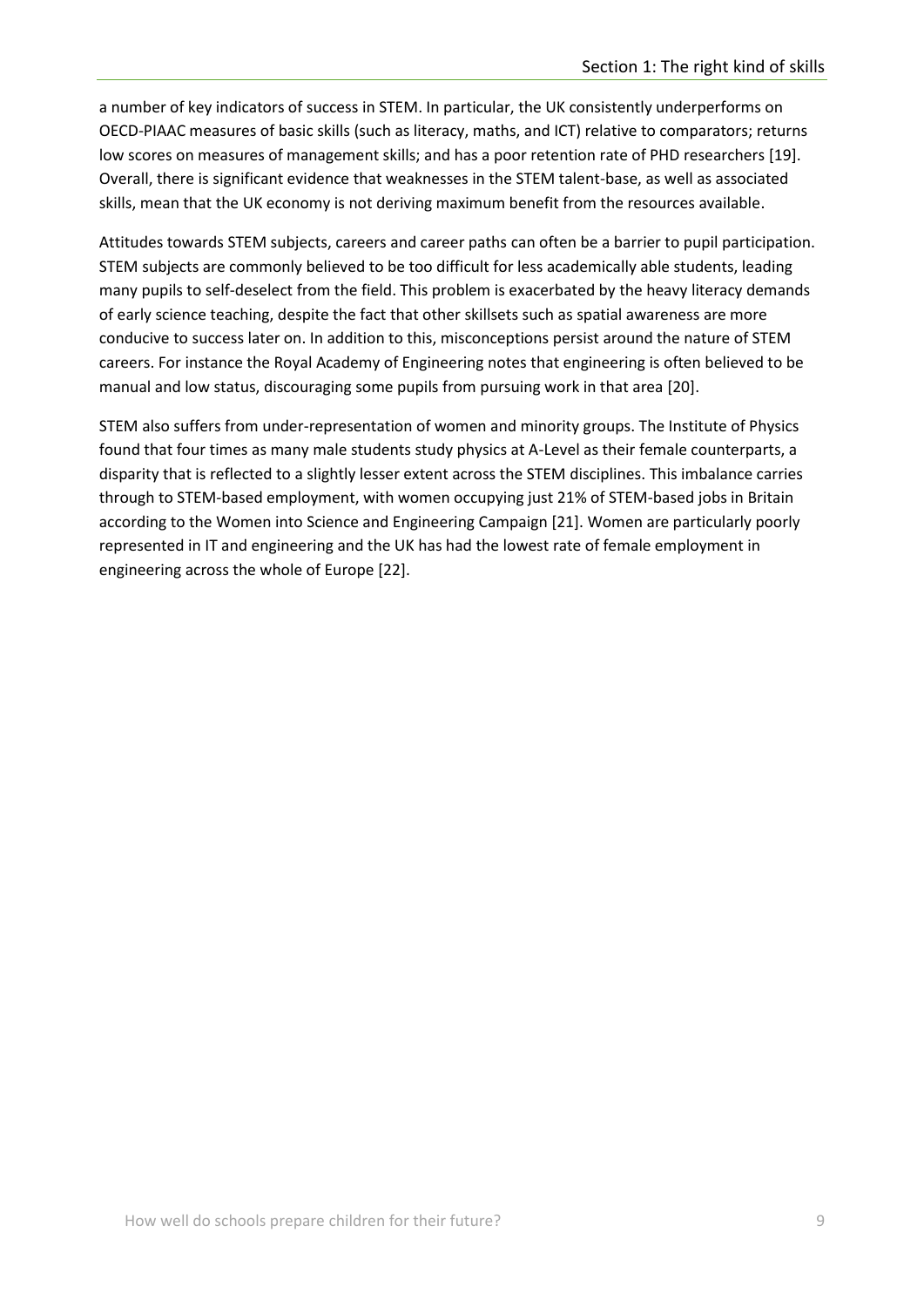## <span id="page-10-0"></span>**Section Two: Careers Education, Information, Advice and Guidance**

Careers education, information, advice and guidance (CEIAG) is the link between schools and the world of work. Careers education provides learning about careers as part of the taught curriculum and can involve work experience and work related learning. Careers information includes resources pertaining to future career and course options and more in-depth explanation of this information is known as careers advice. Guidance relates to the exploration of a student's skills and attributes with respect to available careers options [23].

Children make decisions that will affect their future employability up to a decade before they enter the workforce and good CEIAG should give young people an understanding of how their skills fit opportunities in the job market, presenting them with the full range of options available to them and ultimately informing their decisions at GCSE and A Level.

The quality, provision and reach of CEIAG has come under considerable scrutiny in recent years. The Gatsby Foundation's report on Good Career Guidance found that only 39% of schools offer employer engagements each year from year 7 [24]and research carried out by the DfE in 2015 found that 13% of schools offer no workplace visits, with 8% not offering any work experience at all [25].

### <span id="page-10-1"></span>**The benefits of good CEIAG**

Good careers information can open doors for young people and should be considered a fundamental driver of social mobility. Young people from socio-economically disadvantaged backgrounds lack the social capital of their more affluent peers and do not have access to the same network of contacts through their parents. Careers advice, high quality employer engagements through work experience, and a good careers education can go some way to levelling the playing field.

CEIAG shows young people the range of options available to them based on their skills, aptitudes and interests. Effective careers advice and guidance will show students how best to leverage their own set of skills and uncover clearer routes to better jobs. In particular, careers advice and guidance can build awareness of vocational routes to work, apprenticeships and further education, all of which have been traditionally overlooked by school staff who tend to prioritise their own sixth forms or higher education.

CEIAG also challenges young people's internalised assumptions about the types of jobs that are appropriate for them. For instance, careers advice and guidance can challenge students' conceptions of gender roles or encourage disadvantaged pupils to aspire beyond their perceived limitations.

There is also strong evidence that employer contact as part of a careers education can have a positive impact on young people's future life chances. So long as it does not detract from the development of subject knowledge, embedding careers education in the curriculum can show students the real world applicability of skills they are learning and help to demonstrate the range of careers options available should they pursue a particular programme of study.

The Education and Employers Taskforce in 2012 found that students who experience four or more employer engagements are five times less likely to be NEET and will on average earn 16% more than peers who have had no employer engagements [26]. Since schools were released from their duty to provide work experience placements in 2012, there is a sense that children are not getting sufficient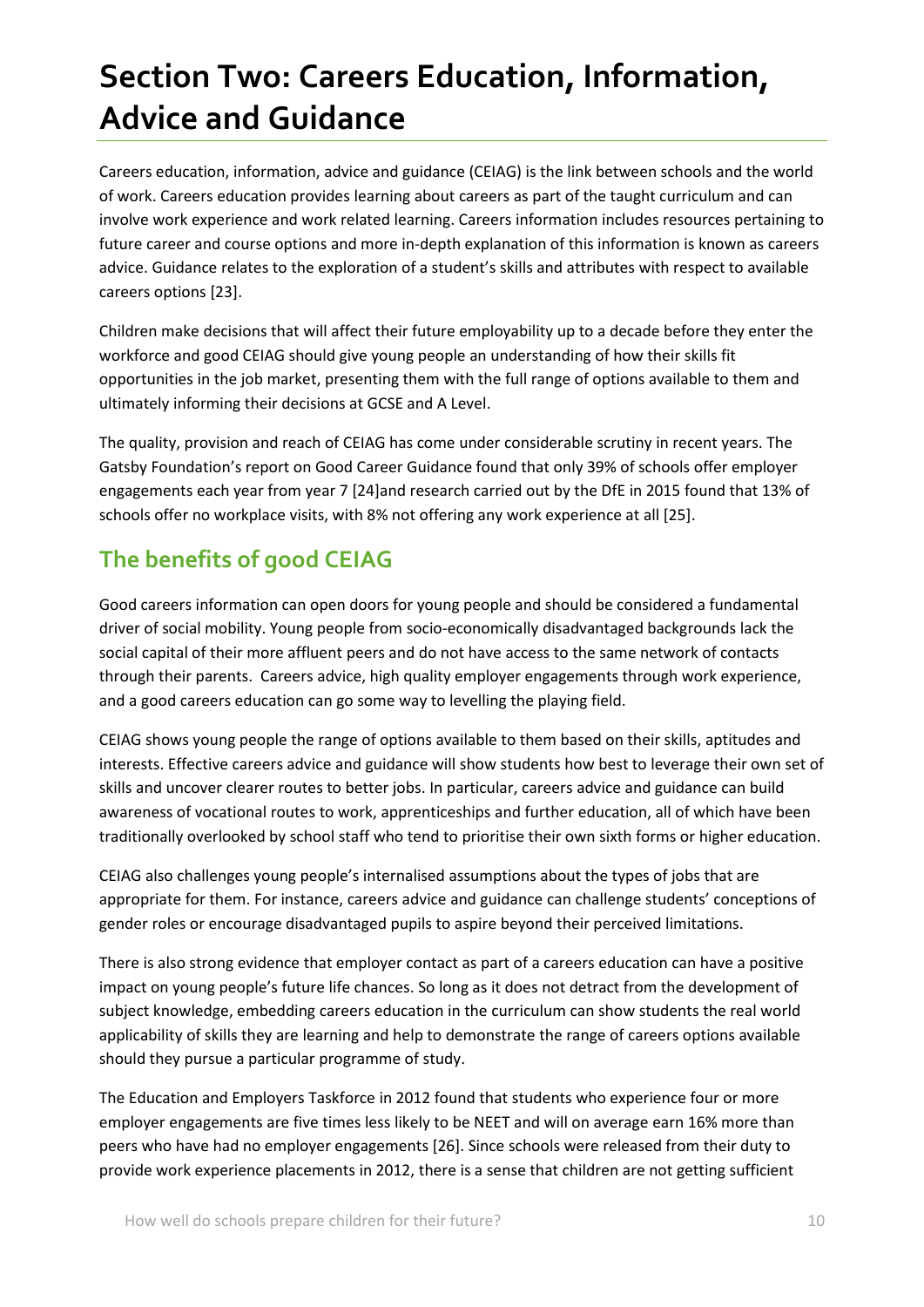access to employers. This again disproportionately affects socio-economically disadvantaged pupils who, lacking the social capital of their more affluent peers, find it more difficult to arrange work experience without a formal structure in place.

At our roundtable session on careers provision [27], several participants suggested that the government should do more in this area. Deirdre Hughes from the University of Warwick Institute for Employment Research in particular argued that all children should have had at least one hundred hours of work experience by age 16 and others suggested that the guarantee of work experience before the age of 16 should be reinstated.

Employer contact can be particularly important in the STEM subjects, which are plagued by misconceptions and misinformation. Pupils' negative perceptions of STEM subjects combined with a lack of awareness about the opportunities flowing from a STEM education prevent many students who may have an aptitude for STEM, or an interest in a STEM field, from pursuing this area of study. Research by Nestlé UK and Ireland highlighted that 78% of 14-16 year olds would consider a career in a STEM-related field but, despite this, 86% of GCSE Physics students do not continue the subject to A level and 72% of maths students drop the subject after GCSE. This level of attrition can be attributed to the fact that 51% of the children surveyed were not aware of what career options come from studying a STEM subject [28].

In our STEM education roundtable [29], Dr Mhairi Crawford of the WISE Campaign highlighted that raising awareness of STEM opportunities through employer engagements and positive role models is an important part of increasing female uptake of STEM.

#### <span id="page-11-0"></span>**Changes to delivery of CEIAG in England**

In recent years, the delivery of CEIAG has changed. Before 2012, local authorities delivered careers guidance through the Connexions service. The Education Act 2011 placed a statutory duty on local authority maintained schools to provide secure access to independent, impartial careers guidance for pupils in years 9-11, which came into force in February 2012. This duty was later expanded to include years 8-13. At the same time, schools were released from their duties to provide careers education and mandatory work experience.

In 2012, the government launched the National Careers Service in place of Connexions to provide people over 13 years of age with information, advice and guidance on learning, training and work opportunities. To bridge the gap between schools and employers in terms of different working patterns and timelines, the government instituted the Careers and Enterprise Company in 2014. The CEC is designed to broker partnerships between schools, Further Education colleges and employers in order to give pupils aged 12 to 18 better access to advice about finding a career. The CEC has been involved in research to map the effectiveness and quality of careers provision across the country and, in 2015, announced a £5m investment fund drawn from the £20m provided for the initial start-up of the CEC to target the "cold spots" that its research had identified.

More recently, as part of her speech to the 2016 Conservative Party Conference [30], Justine Greening announced six "Opportunity Areas" which aim to target priority spending at six of the worst performing areas in England in terms of social mobility. The scheme includes "a teaching and leadership innovation fund worth £75 million over 3 years focused on supporting teachers and school leaders in challenging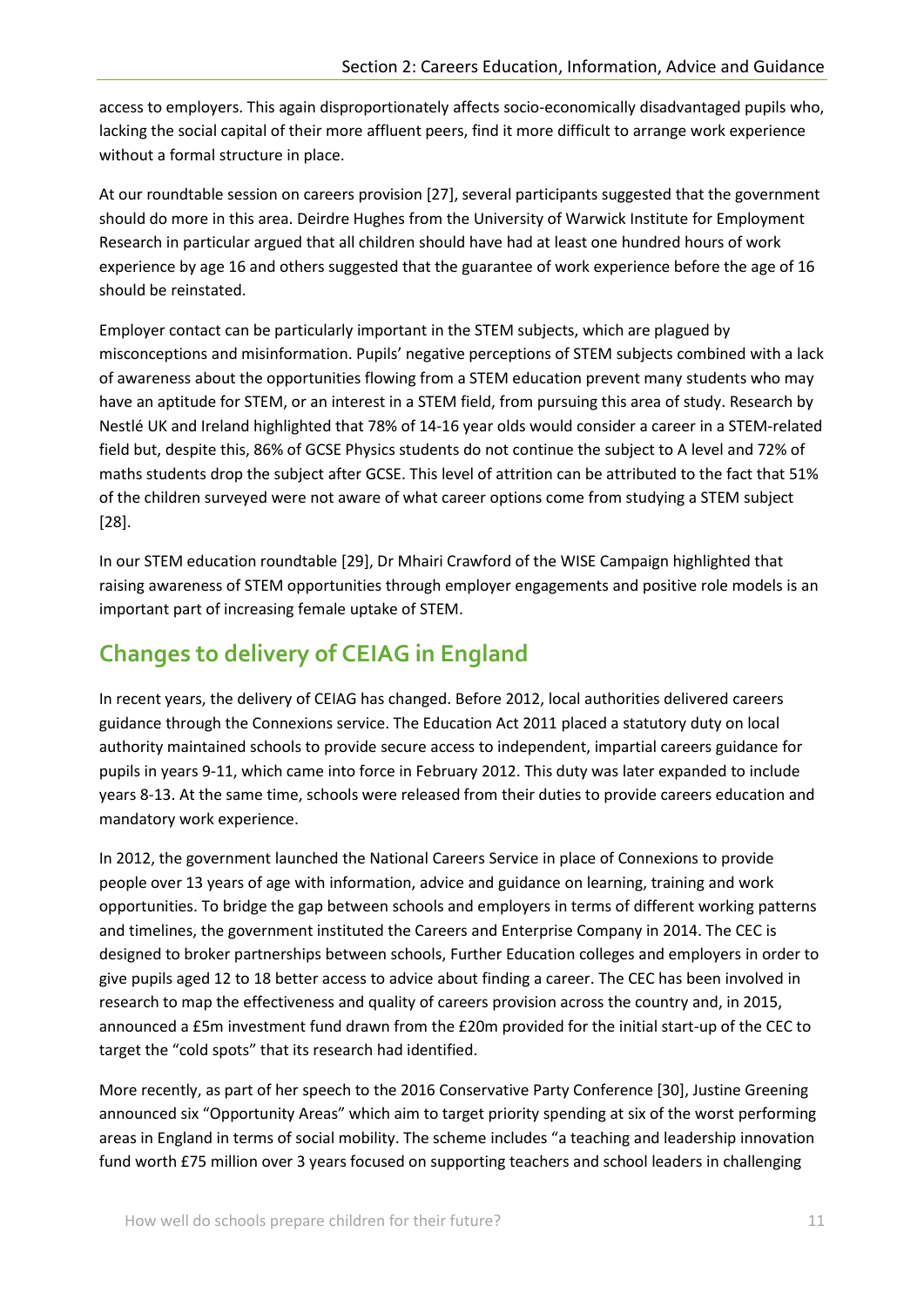areas to develop" and aims to provide children with the right knowledge and skills; better advice; and "great life experiences" [31]. The Opportunity Areas are intended to ensure better integration between schools and existing services, such as the Careers and Enterprise Company and the National Citizens' Service, and improve access to business.

#### <span id="page-12-0"></span>**The quality of CEIAG in schools**

Many respondents to our inquiry described CEIAG in schools as "patchy" and several criticised the confusing landscape of overlapping departmental responsibilities combined with third party outreach. The London Councils Young People's Education and Skills response noted that the statutory duty to provide independent, impartial careers advice was instituted in 2014 without making provision for new funding [32] and NFER espoused a need for a culture change and a coherent strategy for careers education [33].

Despite the 2011 Education Act placing a statutory duty on local authority maintained schools to provide secure access to independent careers guidance, poor enforcement coupled with a lack of funding for the new duty has meant that uptake of genuinely independent and impartial advice has been disappointingly slow. A survey of schools undertaken by Careers England in 2015 found that 24% of schools still use an internal member of staff and, where schools do provide independent access to careers advice and guidance, 40% reported that advice was supplied by a careers adviser qualified below level 6 as defined by the Careers Development Institute [34].

The paucity of careers advice and guidance is felt by young people. A survey carried out on behalf of AllAboutSchoolLeavers.co.uk [35] found that almost a third (31.2%) of schools leavers report that they do not know what they want to do after leaving school or college. In addition 78.5% of young people say that their parents are their main source of careers advice. A study by the Edge Foundation and City & Guilds found that only 1% of those in further education cited careers advice as their main reason for staying in education [36], suggesting that the careers advice that does exist is not having the desired impact.

Like careers advice and guidance, careers education is also patchy. Kings College London's ASPIRES 2 project found that less than two thirds of Year 11 pupils receive careers education and less than half have had work experience [37]. In addition, the report finds that careers education is "not just 'patchy', but is patterned – particularly in terms of social inequalities." This means that the young people with low social capital who stand to benefit the most from careers education are those least likely to experience it. If careers education is not adequately embedded in the curriculum, students may find themselves learning subject knowledge without understanding its practical application. This can be demotivating and may result in young people excluding themselves from potentially lucrative and fulfilling career paths because of ill-informed choices at GCSE or A Level.

There are plenty of examples of good employer and school partnerships: Barclays' Lifeskills, Young Enterprise and National Grid's Educating to a Better Future website, and Jaguar Land Rover initiatives were among examples provided to the inquiry. However, the reach of such partnerships is haphazard and disorganised. The UKCES 2014 Employer Perspectives Survey found that while 66% of employers think that work experience is critical when hiring young people, only 38% offer it [38]. In addition, ATL carried out a survey in 2014 which discovered that 40% of its members reported poor access to, and involvement from, national employers. The DfE has begun to put in place measures to address the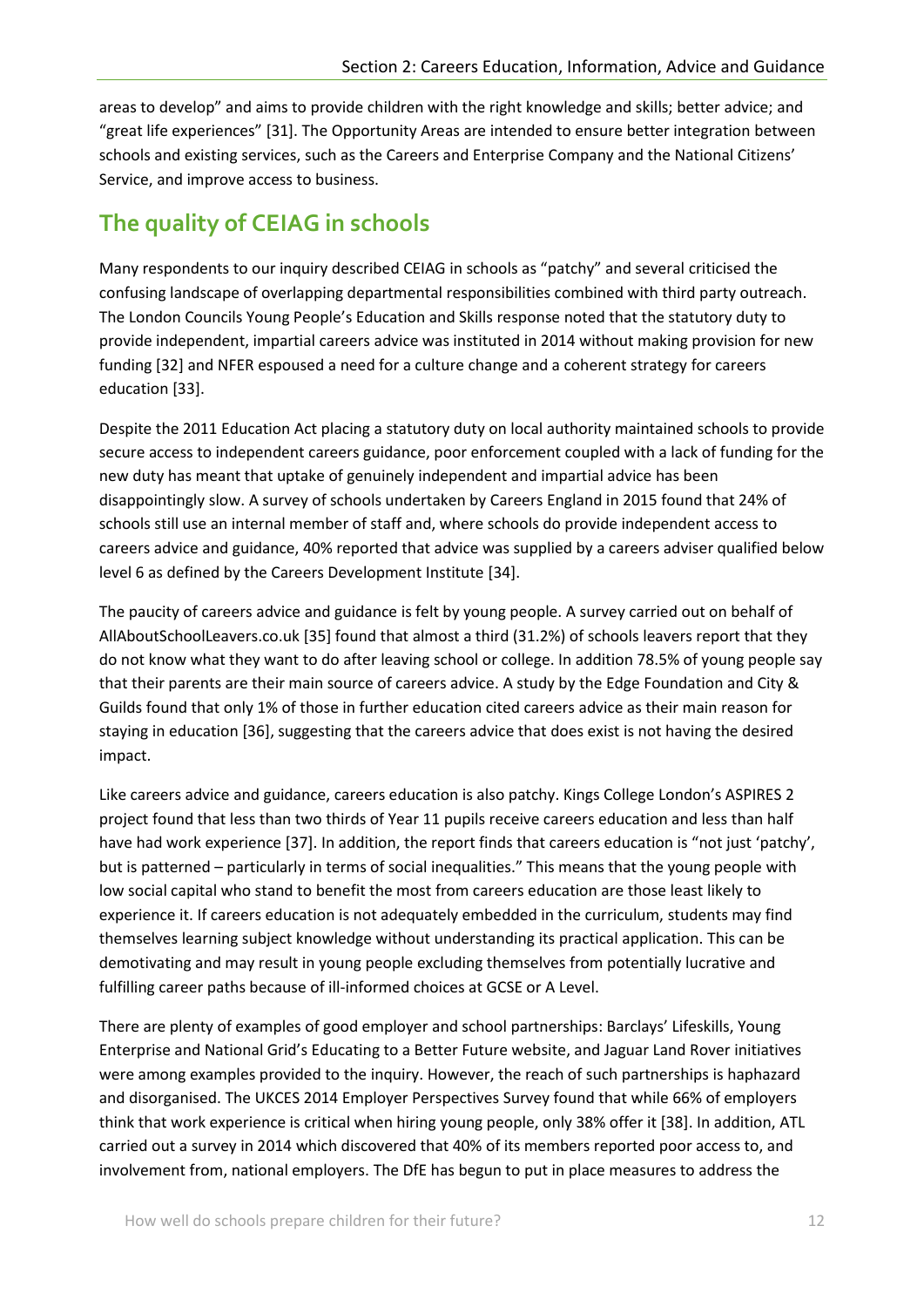inconsistency of employer engagement, initially through the Careers and Enterprise Company and more recently through the new Opportunity Areas.

As well as failing to reach socio-economically disadvantaged pupils, career development for children with special educational needs and disabilities (SEND) also lacks visibility. Evidence provided to the inquiry by Talentino notes that many careers bodies do not reference the group and it is often excluded from national level research [39]. The Church of England observe in their response that "being successful as an adult will not look the same for everyone" [40] and, although the obligations for schools to provide CEIAG theoretically extend to children with SEND, their needs and destinations are often not the same as other pupils.

Overall, CEIAG is not consistently well applied across schools in England. Non-academic routes into work remain worryingly obscure in many cases and too often careers advice is provided by unqualified or underqualified individuals. Most concerningly, good quality CEIAG is largely failing to reach disadvantaged young people, for whom high quality provision would have the most transformative impact, and the discourse around children with SEND in this context is worryingly limited.

### <span id="page-13-0"></span>**The role of teachers**

Despite the statutory duty to provide independent and impartial careers advice, too many schools are still using internal members of staff to provide careers guidance, or not providing guidance of a high enough quality [34].

Clearly, there is a necessary role for teachers in careers learning as part of a partnership with careers guidance professionals [41]. As part of their day-to-day activities, teachers already provide pastoral support for their students. Thinking about future career choices provides the context for many of the decisions and issues that students encounter while at school, and working through these will inevitably fall to teachers as their primary point of contact. Teachers also have a role in demonstrating the relevance of aspects of the curriculum to the world of work, something that is essential in keeping pupils motivated and interested in their learning.

However, there are negative consequences when teachers are the sole providers of careers guidance. Firstly, as this report will examine in more detail in the next section, teachers are overburdened already and do not have the capacity to take on additional duties. If careers guidance is to be given the time and attention it deserves, it needs to be practiced by a professional.

Secondly, teachers are not well placed to deliver careers guidance, both in terms of current knowledge and impartiality. Given that many teachers join the profession immediately after graduation and many others have been out of the labour market for many years, most teachers will not have an up to date understanding of the jobs market.

In addition, teachers cannot be considered impartial and, due to government guidance which ties sixth form viability to the number of students enrolled [42], can have a stake in trying to encourage Year 11 pupils to remain in sixth form. In our roundtable session on careers provision Marcus Mason of the British Chambers of Commerce reported that some schools are uneasy about sending their pupils to careers events that offer apprenticeships [27]. Many of the submissions to our inquiry, as well as recommendations heard during the roundtable session, argued that the government should aim towards a minimum standard of careers advice and guidance, with impartiality being a key factor.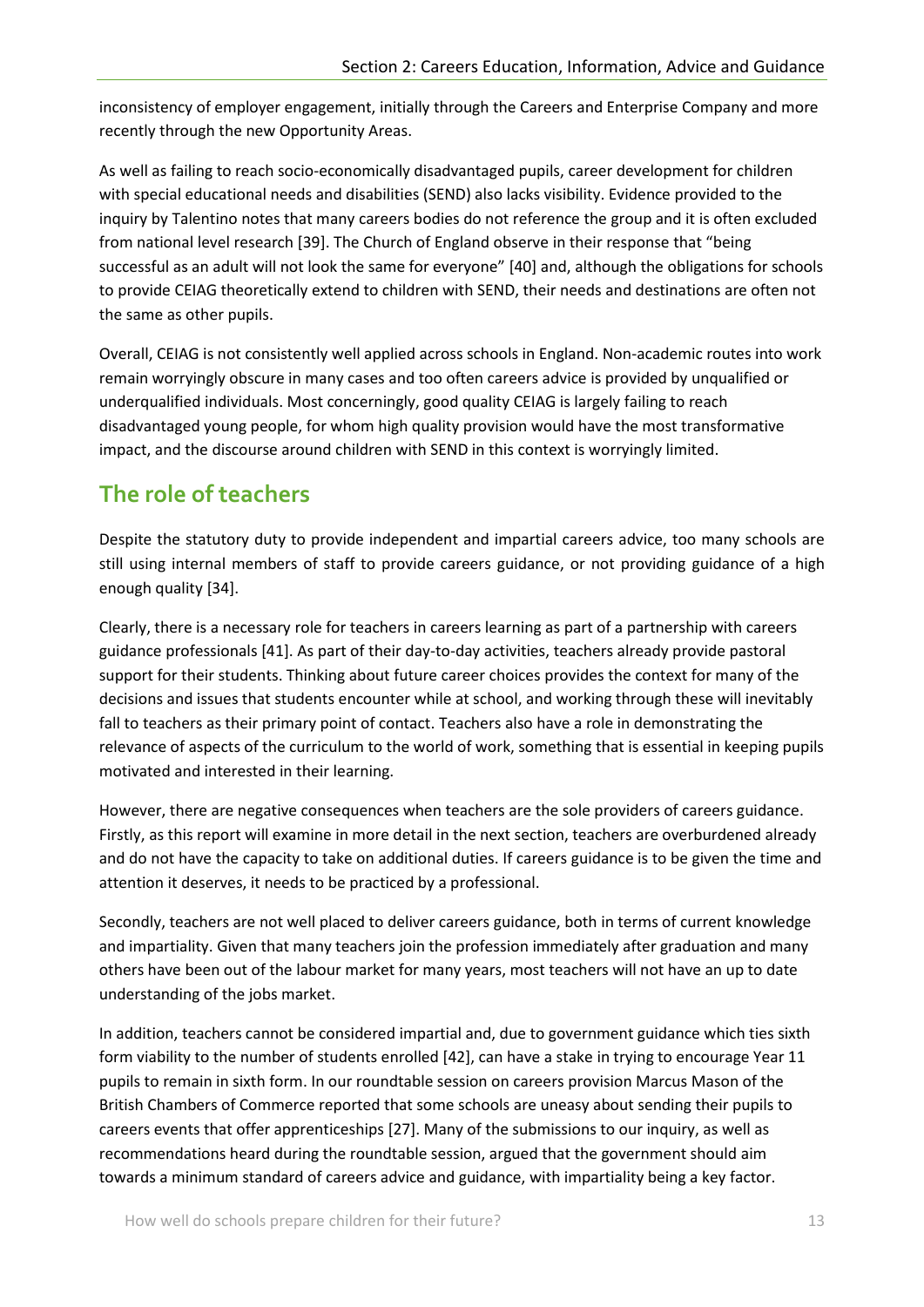#### <span id="page-14-1"></span><span id="page-14-0"></span>**School capacity**

#### Funding and resources

The vast majority of respondents to our inquiry reported that schools are struggling with increasingly limited resources. This means that time and money are often focused on areas of a pupil's development that are directly reflected by accountability measures, at the expense of other areas that are equally crucial for a young person's future life chances such as good quality careers guidance or soft skills development.

An increase in the birth rate since 2002 means that schools in the UK will see their pupil numbers rising. The Department for Education projects that secondary school pupil numbers, which were largely static between 2005 and 2015, will rise to 3,287,000 by 2024, an increase of around 20% of the 2015 school population. Primary school pupil numbers have already been rising since 2009 [43]. The changes in pupil populations will strain existing resources in terms of teachers and facilities and put pressure on schools' finances as there is no provision for funding per pupil to rise in line with inflation. In addition, rising pupil numbers have implications for class sizes; if schools in England are to maintain the current pupil to teacher ratio, they will have to recruit 30,000 more teachers by 2020 [44].

At the same time schools are faced with rising costs elsewhere. In particular, schools have been paying larger National Insurance Contributions since April 2016 and increased employee pension contributions since April 2015. Taken together with the expanding pupil population and rising inflation the Institute for Fiscal Studies predicts that school spending per pupil will fall in real terms by around 8% on average by 2020 [44]. This represents the first real terms cut in school budgets since the mid-1990s.

The effects of these cost pressures are already beginning to bite. A report by the National Audit Office [45] found that 60.6% of secondary schools spent more than their income in the 2014/15 school year and mainstream schools will have to make £3bn worth of savings by 2020 to counteract cost pressures. The British Educational Suppliers Association's quarterly headteacher barometer has found that headteachers are already making substantial cuts to expenditure compared to the previous year, with spending on resources falling by 6.7% in secondary schools and by 3.7% in primary schools [46].

The government is currently consulting on a new funding formula which aims to address historic iniquities in the distribution of school funding. This will see more than 10,000 schools gaining more funding, of which more than 3,000 will receive an increase of more than 5% [47]. However, since no new funding is being made available, more than 9,000 schools will see their funding cut and teaching unions are warning that, regardless of the higher funding for some schools, the vast majority (92% of schools) will experience a real terms budget cut [48].

In the context of these funding cuts, schools will be confronted by difficult decisions on how to allocate the limited resources at their disposal. The Director of Economic Strategy and Negotiations at the Association of Teachers and Lecturers, Adrian Prandle, said that "without additional funding schools will struggle to recruit enough staff, many will have to cut staff, cut the subjects they teach, cut IT upgrades, increase class sizes, cut the maintenance of classrooms, cut extra curricula activities and charge parents for school concerts and plays" [49].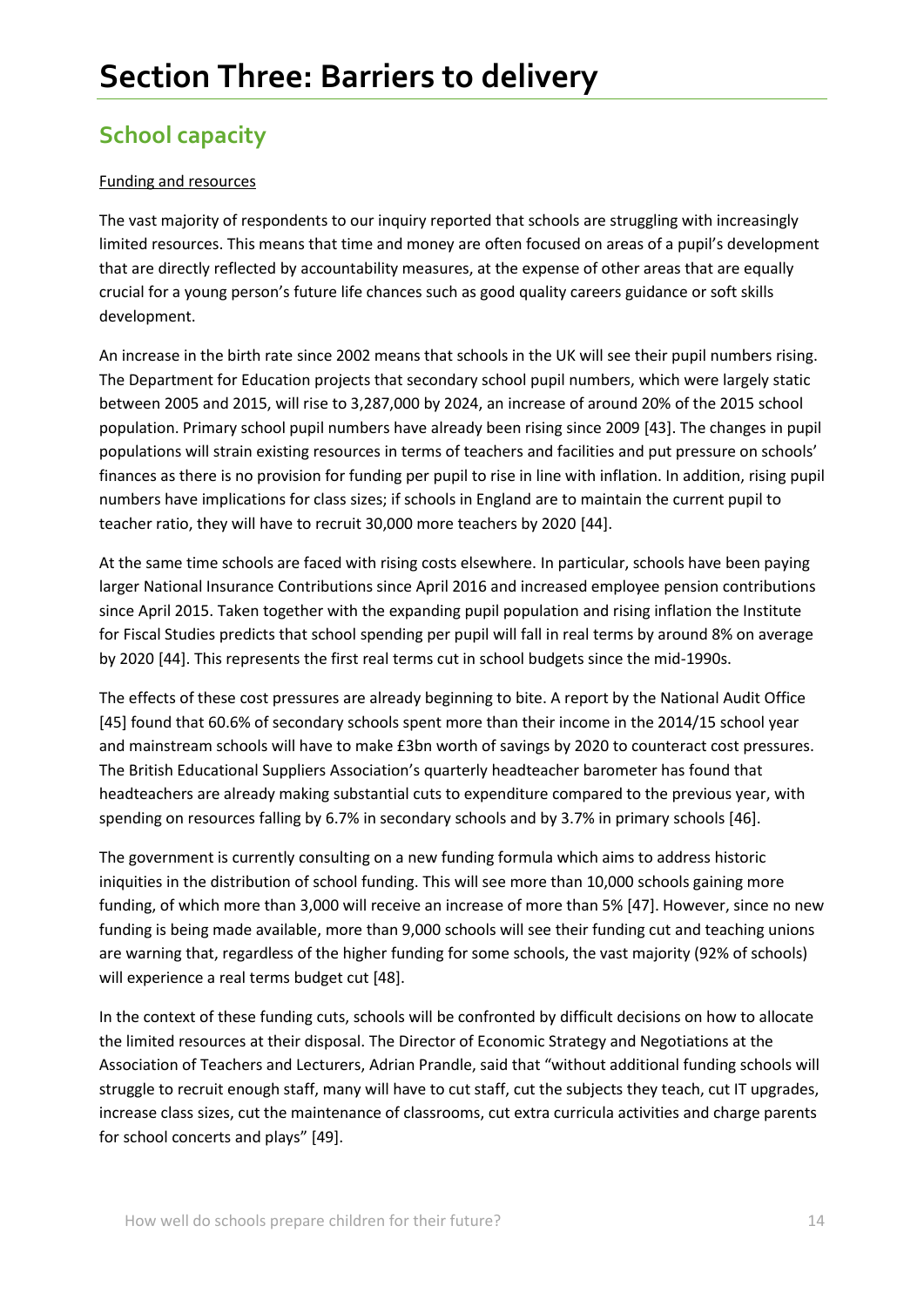Clearly, this will have an impact on how well schools are able to prepare young people for their future careers. With limited resources at their disposal, schools will be forced to focus on the narrow demands of school accountability, which are imperfectly aligned with the needs of employers. If more funding is not made available, schools will be unable to provide the broad and balanced curriculum, encapsulating good careers education and character development, which will equip them for the future demands of employment.

#### Teacher recruitment and retention

As pupil numbers rise, so too must the number of teachers. Good quality teachers are central to an education system which adequately prepares children for their future careers.

England is currently experiencing a crisis in teacher recruitment. An investigation into teacher recruitment by the Public Accounts Committee [50] found that the Department for Education has missed its targets to fill teacher training places four years running. The report also highlights "significant local variation" in teacher availability and castigates the DfE for taking a reactive and incoherent approach to dealing with the crisis.

The mismatch between supply and demand of teachers has meant that more pupils are being taught by teachers who are not subject specialists. The PAC report found that the proportion of lessons in EBacc subjects taught by non-specialist teachers rose from 14% in 2010 to 18% in 2014. The inadequate supply of teachers qualified to degree level in the subject they teach will have implications not only for the quality of teaching, but also for teachers' ability to communicate an enthusiasm and passion for the subject which is crucial for inspiring pupils to take those subjects further.

The shortage of specialist teachers is particularly significant as a contributing factor in the poor uptake of STEM subjects. The Government's own figures [51] show a worrying shortfall in the recruitment of specialist teachers, with the Government falling below its recruitment targets for science teachers by 15% for the 2015/16 academic year. This shortage has implications for the quality of teachers that are being recruited to fill vacancies and therefore for the quality of STEM education that pupils are receiving.

Schools are also struggling to recruit specialist language teachers, which is a significant obstacle to the government's target of 90% of pupils achieving the EBacc (currently only 40% of pupils enter [52]). Rebecca Allen of the Education Datalab estimates that up to 3,400 new language teachers are necessary to deliver the EBacc for all pupils [53]. Beyond the somewhat artificial needs of accountability, the option to study a foreign language is important as the demands of an increasingly globalised world call for employees with language skills [54]. Modern foreign languages are a real weakness of England's education system and this is something that cannot be resolved through accountability; the teacher shortage needs to be addressed.

#### Teacher workload and professional development

Ultimately, in preparing young people for their future careers, there is no substitute for excellent teachers. There are heavy demands placed on teachers, not only to impart up to date subject knowledge in their chosen field, but to meet their school's administrative requirements, mark work, plan lessons, and run extra-curricular activities.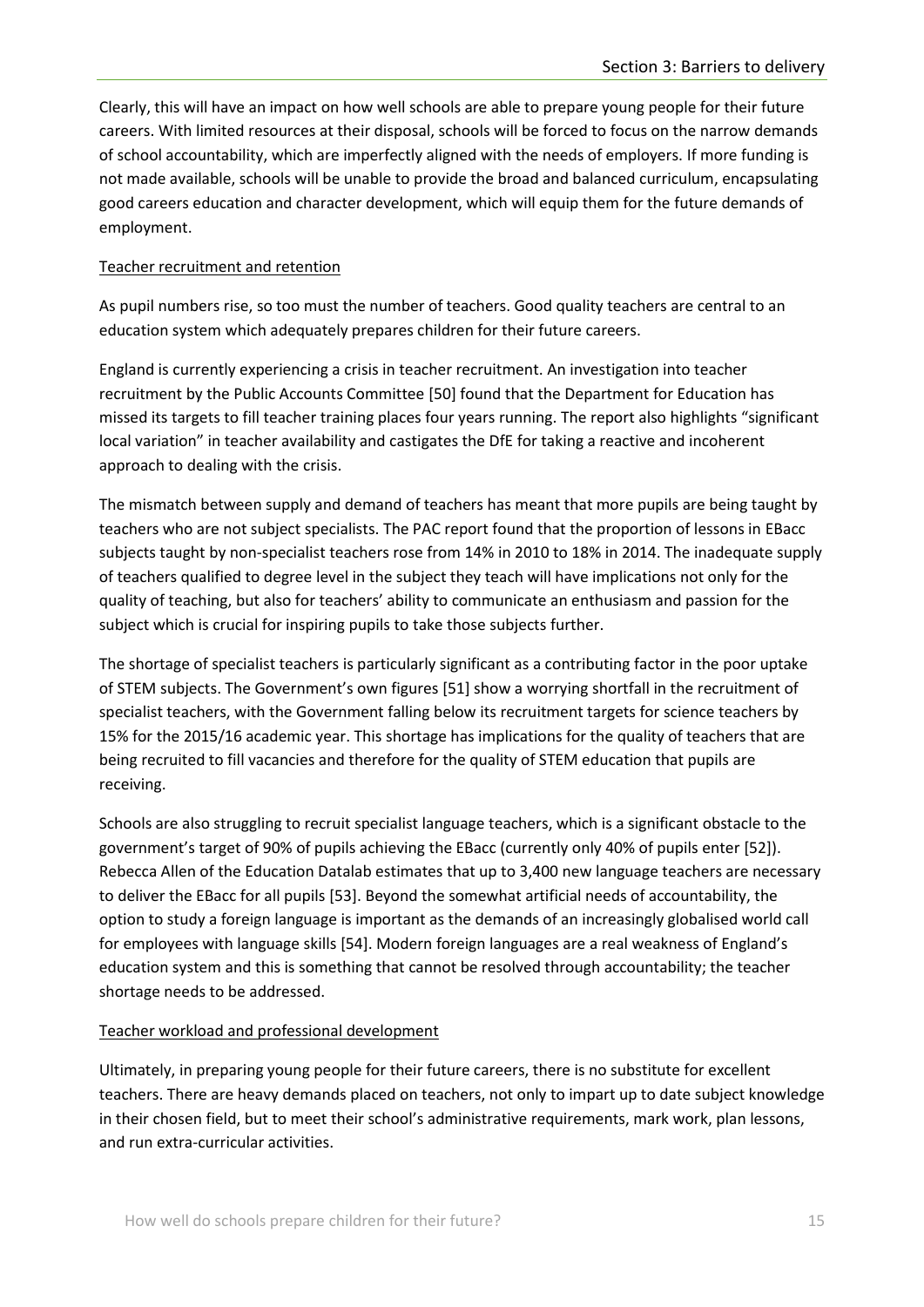Recent analysis of the OECD's Teaching and Learning International Survey (TALIS) by the Education Policy Institute [55] shows that full time secondary school teachers in England work an average of 48.2 hours per week, 19% longer than the average elsewhere and around a fifth of teachers reported that they had worked 60 or more hours in the most recent week when surveyed.

Crucially, the report also finds that high teacher workload in England is hindering access to continuing professional development, with teachers in England ranked  $30<sup>th</sup>$  out of 36 jurisdictions in terms of days spent on CPD. Since teachers are not well placed to respond to the changes in the demands of the labour market and have often never worked outside of teaching, good quality, regular CPD is essential to ensure that teaching remains as relevant and effective as possible. It is particularly important that teachers are encouraged to stay up to date on the ever-changing technological and digital demands of their field.

The greatest barrier to achieving a sustainable teacher workload is the culture which led to its proliferation in the first place: the belief (mistaken or otherwise) that large quantities of written evidence are necessary for accountability purposes. This is a problem particularly associated with Ofsted inspections where myths persist regarding the quantity and format of marking, lesson plans, and progress reports that need to be available on request [56]. Ofsted have updated their inspection handbook and produced a "mythbuster" document in an effort to address misconceptions around Ofsted's evidence requirements [57], but it remains to be seen how successful Ofsted have been in dispelling these myths.

The Government has also taken some positive steps to reduce teacher workload. Most notably, the Department for Education launched three workload review groups [58] – on marking, planning, and data management – following responses to their workload challenge. Each of the working groups have produced their final reports, providing guidance on eliminating unnecessary workload stemming from inefficient working practices.

However, none of the working group recommendations or Ofsted reassurances deals with the issue at the heart of the workload problem – a high stakes accountability system that creates perverse incentives that work at cross-purposes to the needs of the children in the education system.

#### <span id="page-16-0"></span>**Accountability and curriculum**

#### High stakes accountability

In school accountability, the stakes have never been higher. Ofsted judgements have significant ramifications for schools. The consequences of "failure" can range from poor publicity to loss of jobs and now academisation/rebrokering [42]. Where accountability measures should engender greater support for underperforming schools, they are instead seen as punitive and are a source of anxiety and fear.

There is evidence to suggest that Ofsted ratings do not have the desired positive effect leading to improvements in the school system. An "outstanding" school is much more desirable to parents than an "inadequate" school and Sutton Trust research shows that almost twice as many (13%) of "outstanding" schools are classified as socially selective compared to "inadequate" schools (7%) [59]. In addition, provisional findings from Sam Sims at the UCL Institute of Education suggest that schools rated "inadequate" find it more difficult to retain teachers, which has a further negative impact on the pupils enrolled at the school [60].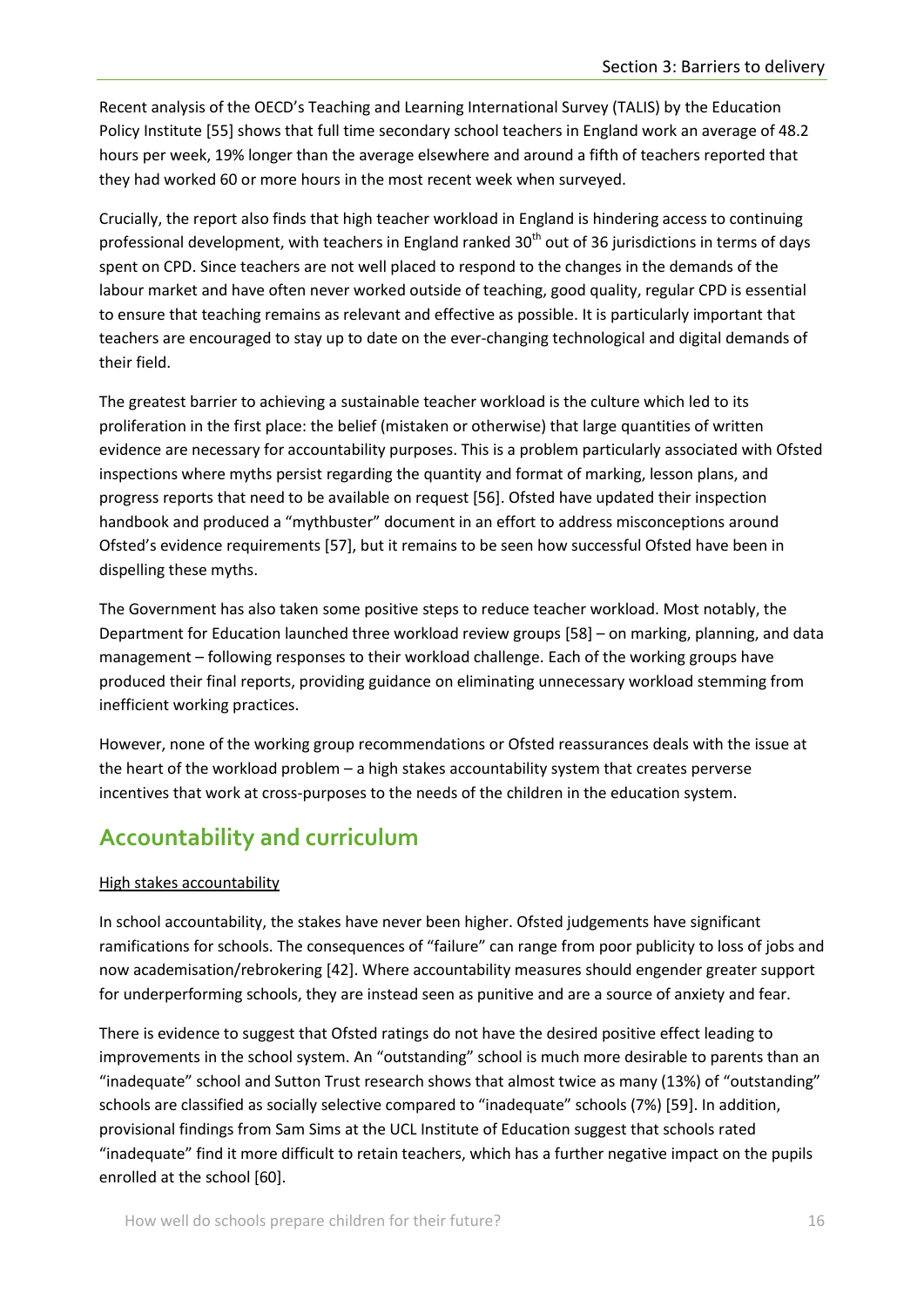Given that schools with a low intake of children on Free School Meals and more pupils with high prior attainment are more likely to be judged "good" or "outstanding" [61], the cycle of educational disadvantage can be self-reinforcing. The school system which aims to promote "parental choice" only extends to parents who have the means to make those choices and, with academies in control of their admissions procedures and the planned proliferation of selection by academic ability, the system is increasingly moving towards one where schools select their pupils rather than parents choosing their child's school. This situation is perversely incentivised by the pressures of league table performance. This has concerning implications for disadvantaged pupils and Anna Feuchtwang of the National Children's Bureau has reported anecdotal evidence that academies are more reluctant to accept children with special education needs without education and health and care plans [62].

The high stakes nature of accountability, and the worry associated with it, means that schools are encouraged to become experts in passing accountability measures, rather than to provide for their pupils' individual needs. This is problematic when considered alongside declining school funding and spiralling teacher workload as schools have fewer resources available, and increasingly limited motivation, to invest time and money in anything not covered by accountability.

#### The alignment of accountability and employability skills

A large number of respondents to our inquiry highlighted the distorting effects of current accountability measures. The IoD said that skills taught to pass exams – method and recall – are amongst the easiest to automate [15]. The Association of Teachers and Lecturers said that "as a result of the accountability system, the majority of schools' resources are directed toward exams" [63].

In recent years, the government has used layers of accountability, along with structural reform, as the main drivers for school improvement. There is nothing wrong with this in theory, but accountability must promote the right outcomes in order to be effective. Section one of this report outlines skill gaps present in the labour market and section two examines the paucity of CEIAG. Shortcomings in both of these areas are due, in no small part, to the narrowing effect of high stakes accountability measures.

There exists somewhat of a paradox in accountability. On the one hand, the best way to make schools prioritise a subject is to feature that subject in accountability measures. This is evident in both careers education and soft skills development - neither are strongly reflected in accountability and both suffer as a result. On the other hand, high stakes accountability leads to a narrowing focus on only the areas covered by the framework, resulting in other areas of pupil development being neglected. Since a system of accountability that covers everything necessary to adequately prepare each unique pupil for their future careers would be hopelessly complicated and impossible to administer, the best way forward is to give teachers space to make those judgements for themselves.

An imperfect, high stakes accountability system inevitably leads to a standardisation of teaching practices [64] aimed at getting pupils to pass defined thresholds, which may not be in the best interests of particular pupils. Every pupil is not the same, but accountability treats them as though they are. For example, the English Baccalaureate, which was conceived to ensure that every pupil receives a "a base of knowledge and a set of life chances too often restricted to the wealthy" [65], can instead create perverse incentives that guide pupils away from an education that suits them.

The most obvious example of this is that the EBacc prioritises, and would appear to give primacy to, academic knowledge over vocational routes into work. One notable omission from the EBacc "bucket"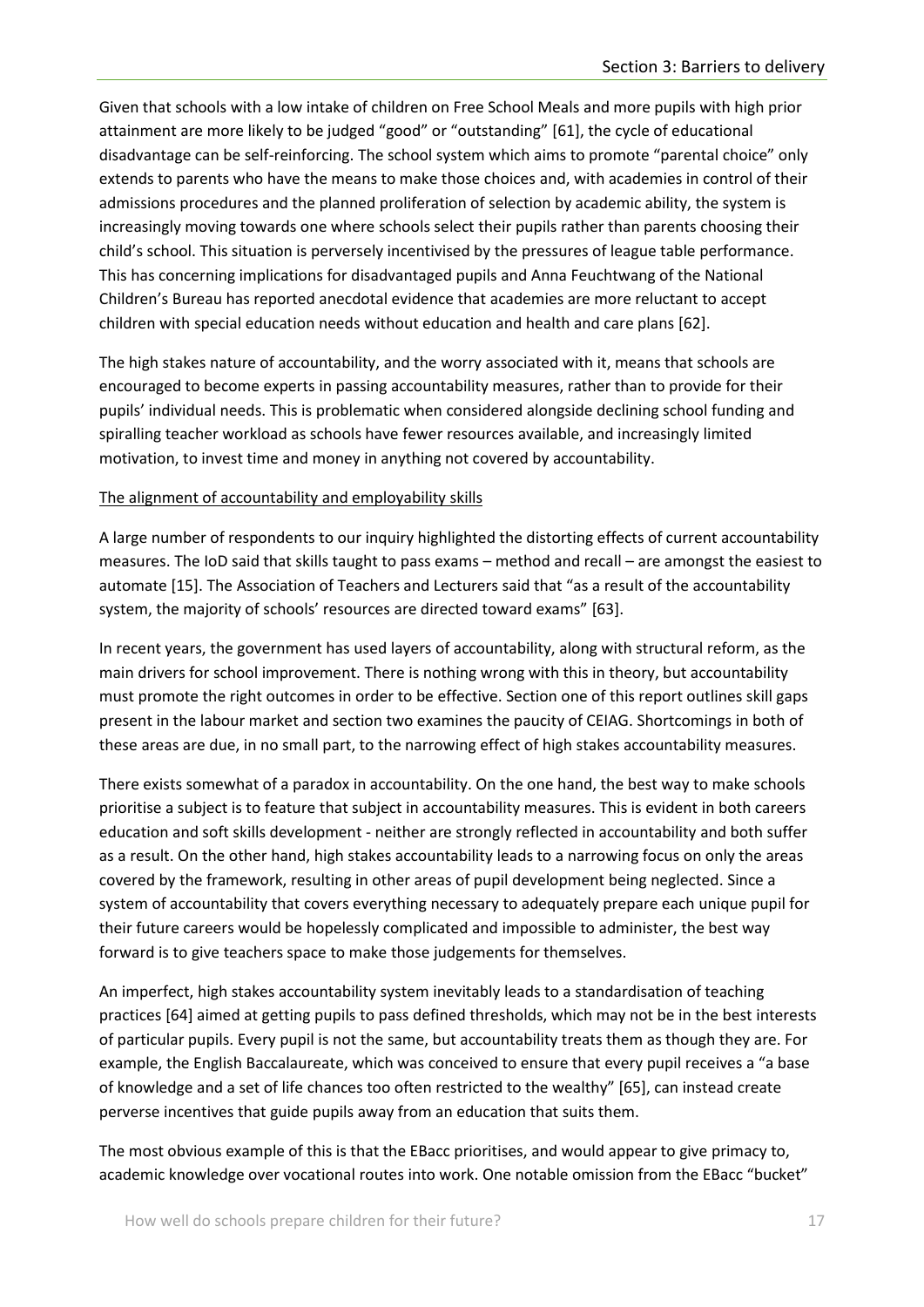system is Design and Technology, a practical subject with skills that are applicable in a range of STEM vocations. The Dyson Foundation and the Royal Academy of Engineers see D&T as crucial route into STEM for less academic pupils and both have sought to influence the content of the subject to that end. Although the EBacc cannot be held responsible for the drop in the number of pupils taking D&T - which has been evident since 2000 [66] - its omission from the framework does nothing to arrest subject's decline. D&T is an expensive subject and its teachers are notoriously difficult to recruit; with other subjects being given precedence, there is no incentive for struggling schools to provide the subject.

In a similar vein, the EBacc has precipitated a fall in the number of pupils taking creative subjects [67]. This is a problem not only because the creative industries are one of the main success stories of the UK's economy and because these are skills at low risk of automation, but because success in these topics can develop desirable traits such as self-confidence and motivation. With too stringent an adherence to the EBacc as it is currently formulated, there is a danger that less academically gifted students will be forced into an education which does not suit them, causing them to become disengaged and demotivated.

As well as narrowing the curriculum in terms subjects studied, poorly administered accountability measures can also narrow the range of skills taught within subject areas. This is particularly noticeable in terms of soft skills development. While the vast majority of respondents to our inquiry argued that the distinction between soft skills and academic knowledge is unhelpful and that soft skills have to be developed in tandem with academic knowledge, it is clear that the dimension of a young person's skill set commonly referred to as "soft skills" is being neglected by the taught curriculum.

On the surface, there is no reason why soft skills should not be developed through traditional academic disciplines; an academically rigorous, subject based curriculum does not preclude soft skill development. For instance, literacy teaching can provide an ideal forum to contribute to oral communication skills. However the mechanism for building soft skills in this case has been removed from accountability - the literacy specification no longer includes speaking and listening [68].

This is broadly true across the board; soft skills do not feed in to accountability so, where resources are tight, they are ignored. The answer to this is not necessarily more accountability - it is almost impossible to measure soft skills reliably, which is why they are excluded from accountability measures in the first place. Instead, teachers need to be given the space to teach these skills without fear of being penalised by a parochial accountability system. In our roundtable session on STEM David Perks, the Principal and founder of East London Science School, noted that "...one great thing that the government did in its last two iterations was to get rid of coursework...it means [practical lessons are] not an onerous duty" [29]. In this example, instead of using accountability to achieve an outcome, good teacher training and CPD should demonstrate the value of using practical learning in science.

Giving teachers space must go hand-in-hand with sufficient teacher recruitment; good professional development which espouses the value of teaching soft skills alongside the knowledge required by qualifications; and adequate resources, in terms of time as well as finances, allowing teachers to be creative. At the moment the government is trying to use accountability to guarantee an excellent education for all pupils, but is inadvertently harming teachers' ability to access the CPD and resources necessary to achieve this.

There are plenty of examples of schools that develop non-cognitive skills alongside the accountability framework, but these tend to be schools in more affluent areas [14]. The comparatively poor provision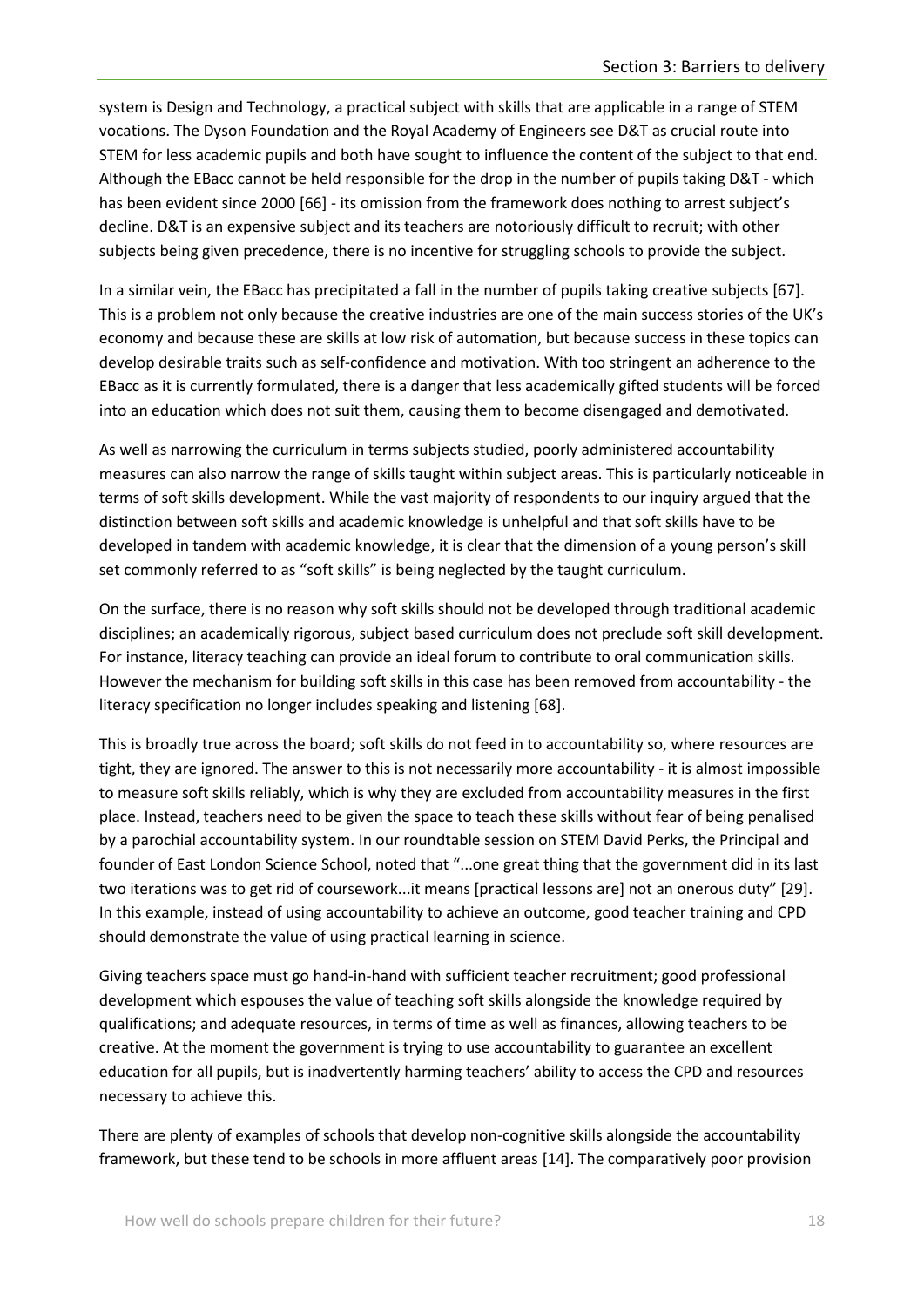for disadvantaged students in struggling or just about managing schools was a consistent theme of the inquiry across all areas investigated.

### <span id="page-19-0"></span>**Vocational Education**

Further education and vocational education is increasingly being seen by the government as a crucial instrument of social mobility. The coalition government announced new University Technical Colleges (then known as Technical Academies), designed to promote diversity in the school system and improve vocational education, as part of their programme for government [69]. The previous government committed to achieving 3 million apprenticeships and legally protected the term "apprenticeship" through the Education Act 2016 [70]. More recently, skills minister Robert Halfon MP launched the Technical and Further Education Bill which is designed to streamline and improve the quality of technical and further education [71]. The government also published its *Post-16 Skills Plan* in July of last year [72] with specific legislative proposals appearing in the spring budget of this year.

However, despite recent strides in further and technical education policy, a number of issues still persist.

In a speech to the CBI in November 2014 [73], Sir Michael Wilshaw made the case that vocational routes to work, such as apprenticeships, need to have parity of esteem with A Levels and other academic routes. He argued that apprenticeships should be "sold aggressively to schools, parents and young people." To facilitate this, Sir Michael said that "the quality of careers information and guidance must be raised substantially." In our roundtable session on STEM education [29], Dr Rhys Morgan, Director of Engineering and Education at the Royal Academy of Engineering, said that he believes there to be "just as much a shortage in engineering and technician roles as there is in professional roles" due to a lack of awareness of vocational pathways into STEM. The Royal Academy for Engineering's *UK STEM Education Landscape* report [20] also laments the low status of non-academic pathways.

Despite promising initiatives to align vocational education with the academic option in the government's *Post-16 Skills Plan*, other government policies would seem to be working at cross-purposes. In particular, the exclusion of D&T from the EBacc sends a clear message that technical education is not considered as important as more academic subjects that are included.

The Royal Academy for Engineering's *UK STEM Education Landscape* report also warns that further education providers are increasingly expected support a wide range of entrants with widely varying skill levels at the same time as being stripped of resources.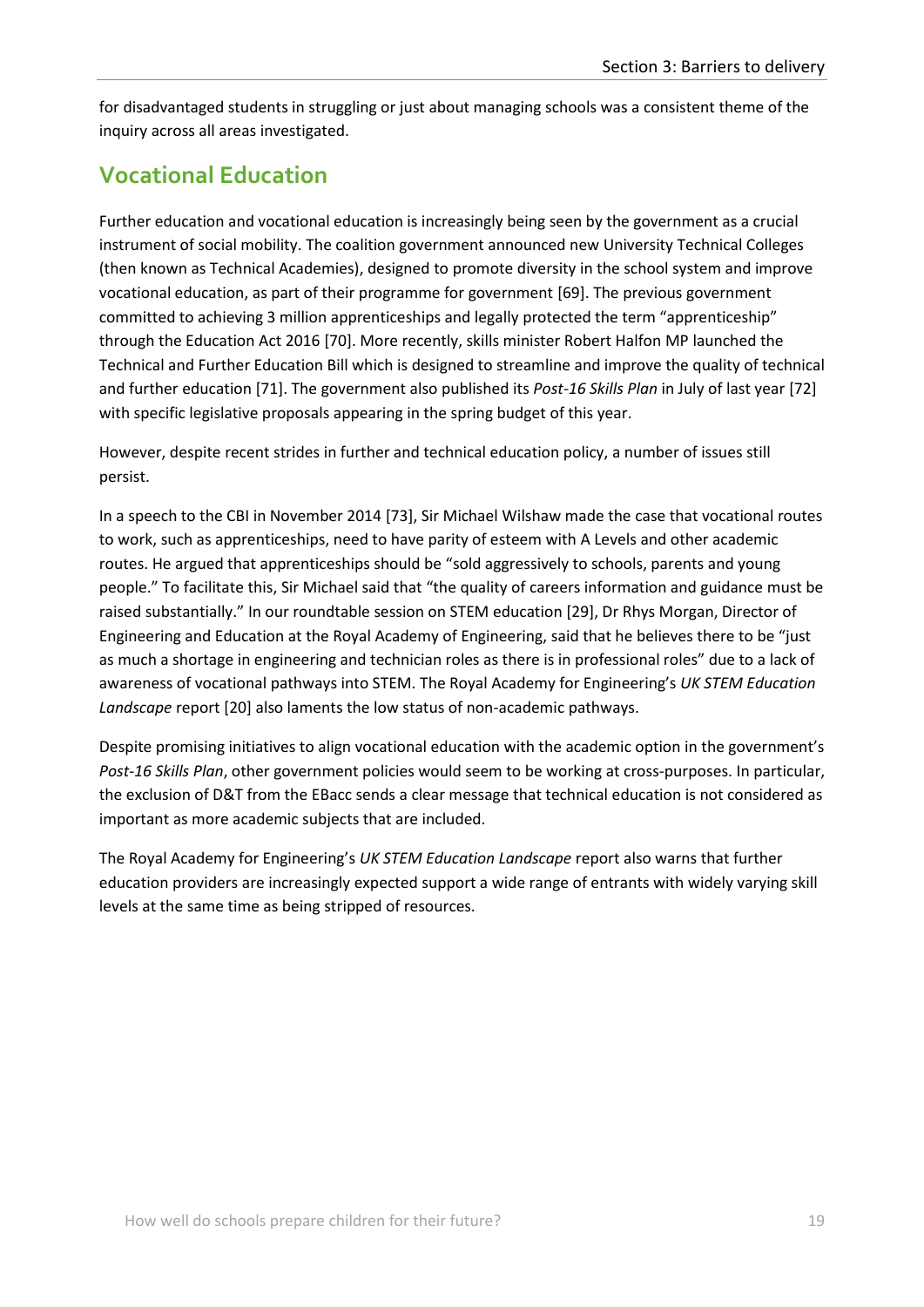## <span id="page-20-0"></span>**Section Four: Conclusions and recommendations**

There is strong evidence from the business community that the education system is not delivering the skills they require in the sufficient quantities. This situation arisen because of a number of inter-related factors. Accountability, lack of resources, low teacher recruitment and high teacher workload all feed in to each other and have created a system which stifles creativity and works at cross-purposes to the government's wider education policy objectives.

The world of work and the labour market is changing and the education system is not keeping pace with developments. This is because the dialogue between schools, government, and employers is not sufficiently fluid. These links will have to be strengthened and embedded in the near future and employers must be encouraged to feed in to education policy and curriculum development.

#### <span id="page-20-1"></span>**Teachers**

Fundamentally, there is no substitute for great teachers. Teachers are the primary point of contact between students and the education system and it is ultimately teachers that will motivate, impart and knowledge and inspire young people to embark on the pathways which will lead them to employment.

However, there are not enough teachers in the system. The government has consistently missed recruitment targets, particularly in key areas such as languages, STEM, and D&T, meaning that too many children are being deprived of an excellent education. The Department for Education has remained blasé about the realities of the teacher recruitment crisis and has failed to put in place a systematic and coordinated response backed by evidence.

We recommend that the Department for Education considers teacher recruitment to be its top priority. The Department should evaluate the success of existing incentives and initiatives to boost the workforce in specific areas and formulate a clear plan to recruit more high quality teachers across the board.

#### <span id="page-20-2"></span>**Accountability**

Elements of the education system as it exists today stifle the talent of teachers in the system. Teachers are overburdened with an unsustainable workload stemming from high-stakes accountability measures that incite fear and conformity, rather than encouraging support and creativity. Accountability is meant to ensure that the education system delivers desirable outcomes. However, the high stakes nature of accountability ironically creates a culture of "gold-plating", entailing additional workload which hinders teachers' access to CPD. This means that teachers are not able to dedicate enough time to their own development, preventing them from reaching their potential as teachers.

The Department has already made welcome strides on tackling teacher workload through the workload review groups. The Department should work to publicise the conclusions and recommendations of these groups. We recommend that the Department in particular prioritise teacher access to CPD, which will have benefits both in terms of teaching and ability to manage workload. Teachers should also be encouraged to embrace shared resources in MATs and make appropriate use of educational technology to ensure that the resources which are available are being fully exploited.

The Department should also recognise that the main driver of teacher workload is a high stakes accountability framework which incites fear in schools. The Department should fundamentally reconsider its approach to accountability, beginning by agreeing on a central purpose of education. The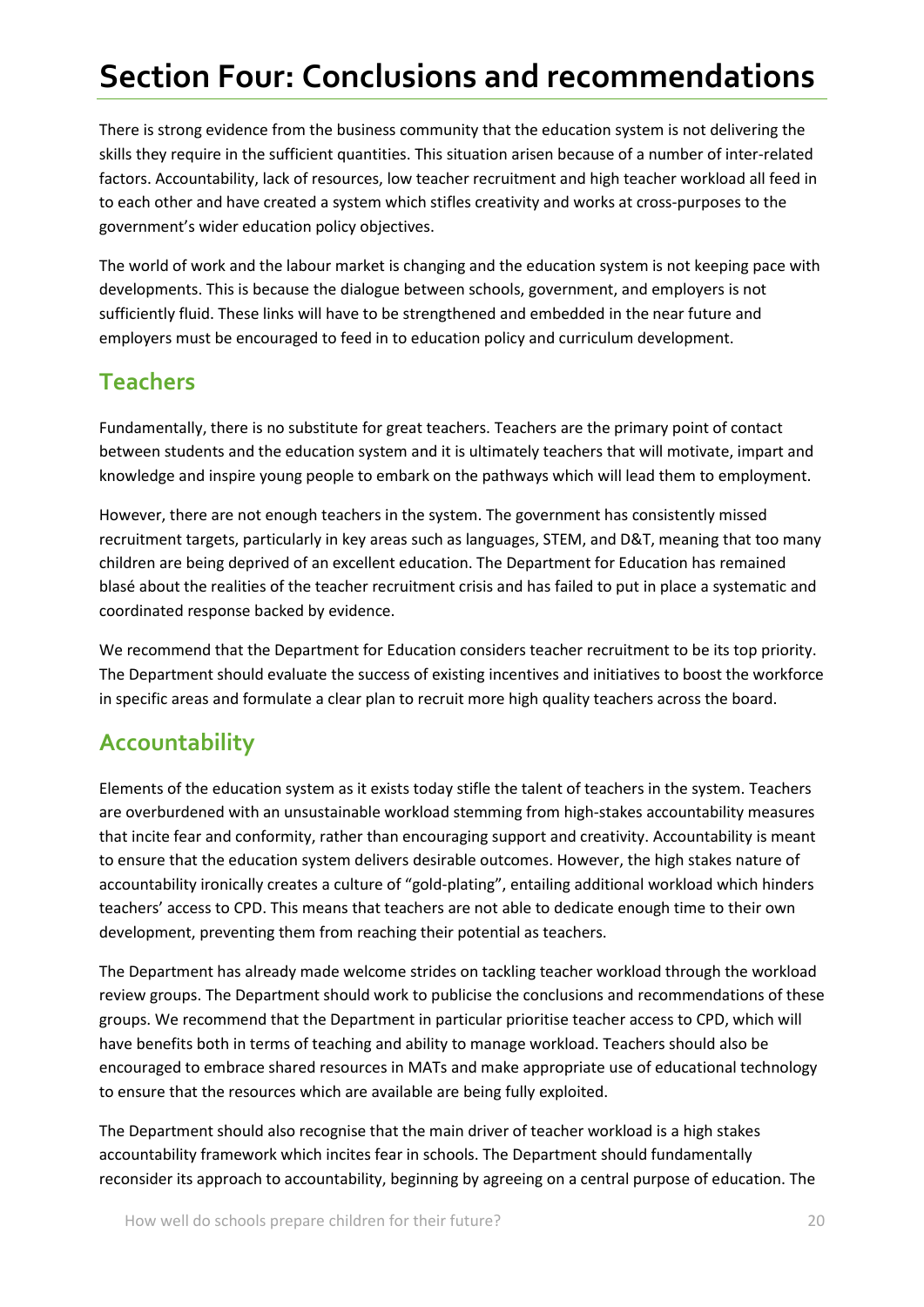Department should then assess how well current top-level accountability incentivises outcomes that align with this purpose.

The Department should aim to make Ofsted accountability more focussed on outcomes than process. Ofsted inspections should focus more on school and Multi-Academy Trust level leadership than on individual teachers. School inspections should be limited to ensuring that schools are providing an environment where their pupils can reasonably be expected to flourish.

Where schools are failing, Ofsted should intervene on a more collaborative basis; working with schools to identify and address the issues which have led to poor performance. To mitigate the damaging impact of Ofsted inadequate judgements, we recommend that the Department considers rebranding Ofsted judgements.

### <span id="page-21-0"></span>**School funding and resources**

The inquiry found that some schools are able to give young people an excellent preparation for their future careers within current funding arrangements, but that this is not a universal experience. This is largely because schools feel compelled to prioritise spending in areas covered by accountability.

We recommend that the Department works to give space to teachers, either by relaxing accountability measures or by freeing up additional resources. It is essential that this is done in conjunction with Ofsted so that schools are clear on what they will be judged on when inspected.

As secondary school pupil numbers are set to rise significantly over the next decade, the government will have to start allocating additional funding for schools. We recommend that this happens as soon as possible. Schools and the wider education system are a crucial part of the national infrastructure and should be treated as such.

#### <span id="page-21-1"></span>**Careers provision in schools**

CEIAG in schools is patchy and in particular fails to serve the needs of socio-economically disadvantaged pupils and children with SEND.

We recommend that the government reinstates mandatory work experience. In order to prevent the organisation of placements adding to teacher workload, secondary schools should have a clear structure for careers provision, with a non-teaching member of staff having overall responsibility.

Careers advice and guidance should always be provided by a qualified, independent and impartial counsellor. There is no point adding stricter CEIAG accountability measures to Ofsted inspections when there are not enough qualified careers advisers. We recommend that the Department defines a minimum qualification that counsellors must achieve and investigates ways to further professionalise the careers guidance sector. The Department should consider the coverage of high quality careers guidance as one of its own key performance indicators.

Children with SEND must be more visible in debates around careers provision. The Department should seek to identify what "good" careers education looks like for children with SEND, so that careers guidance counsellors can receive appropriate training and ultimately forge a strong network of local partnerships with businesses that lead to positive career outcomes for children with SEND. The Careers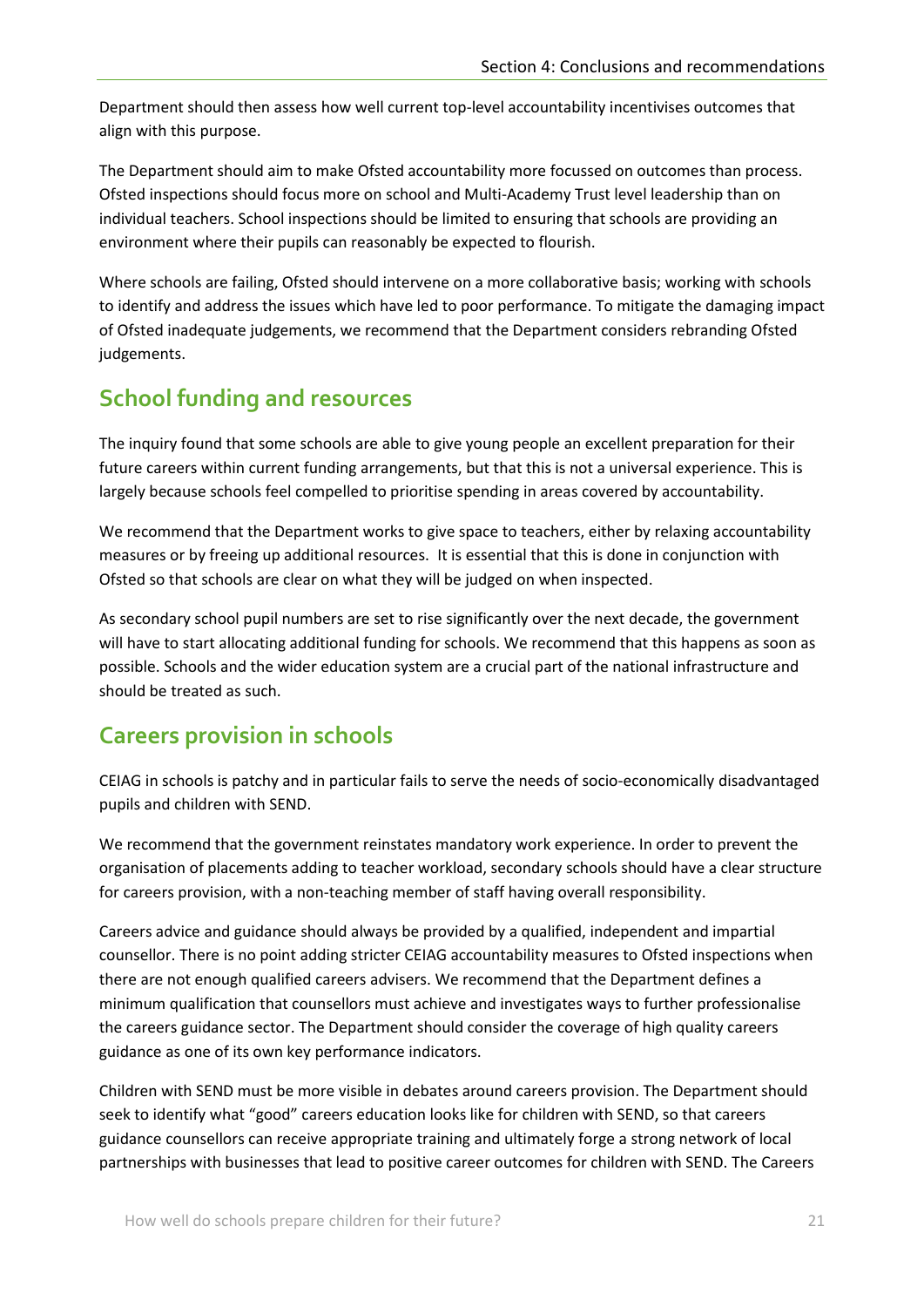and Enterprise Company should also be tasked with specifically investigating the reach of careers provision to children with SEND, and to special schools in particular.

In order for schools to be able to provide CEIAG services, the government should allocate additional resources to schools for the explicit purpose of providing CEIAG. Academies should also be encouraged to pool resources to keep costs down.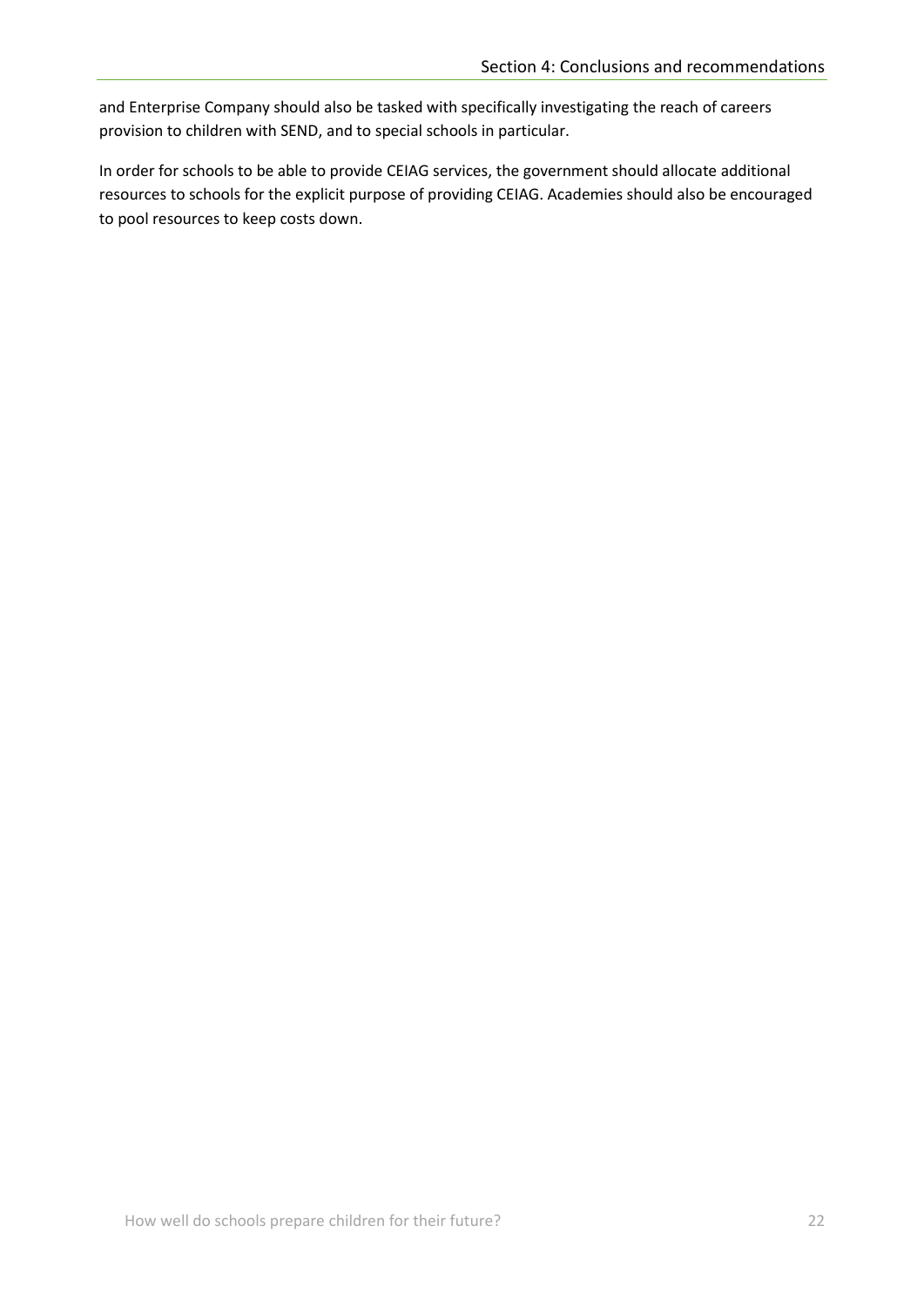- <span id="page-23-0"></span>[1] Office of National Statistics, "UK Labour Market: November 2016," November 2016. [Online]. Available: http://www.ons.gov.uk/employmentandlabourmarket/peopleinwork/employmentandemployeetypes/bulletins/uklabou rmarket/november2016#unemployment. [Accessed 6 December 2016].
- [2] UKCES, "Employer Skills Survey 2015," May 2016. [Online]. Available: https://www.gov.uk/government/publications/ukces-employer-skills-survey-2015-uk-report. [Accessed 6 December 2016].
- [3] CBI/Pearson, "The Right Combination: Education and Skills Survey 2016," July 2016. [Online]. Available: http://www.cbi.org.uk/cbi-prod/assets/File/pdf/cbi-education-and-skills-survey2016.pdf. [Accessed 6 December 2016].
- [4] Bank of England, "Labour's Share speech by Andy Haldane," November 2015. [Online]. Available: http://www.bankofengland.co.uk/publications/Pages/speeches/2015/864.aspx. [Accessed 5 December 2016].
- [5] Office of National Statistics, "National population projections,," October 2015. [Online]. Available: http://webarchive.nationalarchives.gov.uk/20160105160709/http://www.ons.gov.uk/ons/dcp171778\_420462.pdf. [Accessed 9 December 2016].
- [6] House of Commons Library, "Impacts of immigration on population and the economy," July 2016. [Online]. Available: http://researchbriefings.files.parliament.uk/documents/CBP-7659/CBP-7659.pdf. [Accessed 8 December 2016].
- [7] Institute of Directors, "Lifelong Learning: Reforming education for an age of technological and demographic change," March 2016. [Online]. Available: https://www.iod.com/Portals/0/PDFs/Campaigns%20and%20Reports/Employment%20and%20Skills/Life%20Long%20Le arning%20Report.pdf?ver=2016-09-14-124014-230. [Accessed 8 December 2016].
- [8] UKCES, "Employer Skills Survey 2013," January 2014. [Online]. Available: https://www.gov.uk/government/uploads/system/uploads/attachment\_data/file/327492/evidence-report-81-ukcesemployer-skills-survey-13-full-report-final.pdf. [Accessed 8 December 2016].
- [9] The Economist, "Automation and anxiety," June 2016. [Online]. Available: http://www.economist.com/news/specialreport/21700758-will-smarter-machines-cause-mass-unemployment-automation-and-anxiety. [Accessed 7 December 2016].
- [10] Deloitte, "Agiletown: The relentless march of technology and London's response," November 2014. [Online]. Available: https://www2.deloitte.com/content/dam/Deloitte/uk/Documents/uk-futures/london-futures-agiletown.pdf. [Accessed 8 December 2016].
- [11] T. Tu, M. Colahan, C. Hale, J. D'Souza, A. McCallum, D. Mallows, J. Carpentieri and J. Lister, "Impact of Poor Basic Literacy and Numeracy on Employees," BIS, London, 2016.
- [12] Association Of School and College Lecturers, *Submission of Written Evidence,* 2016.
- [13] B. Lucas and J. Hanson, Learning to be employable: Practical lessons from research into developing character, London: City & Guilds, 2016.
- [14] APPG for Social Mobility, "Character and Resilience Manifesto," January 2014. [Online]. Available: http://www.educationengland.org.uk/documents/pdfs/2014-appg-social-mobility.pdf. [Accessed 12 December 2016].
- [15] Institute of Directors, *Submission of Written Evidence,* 2016.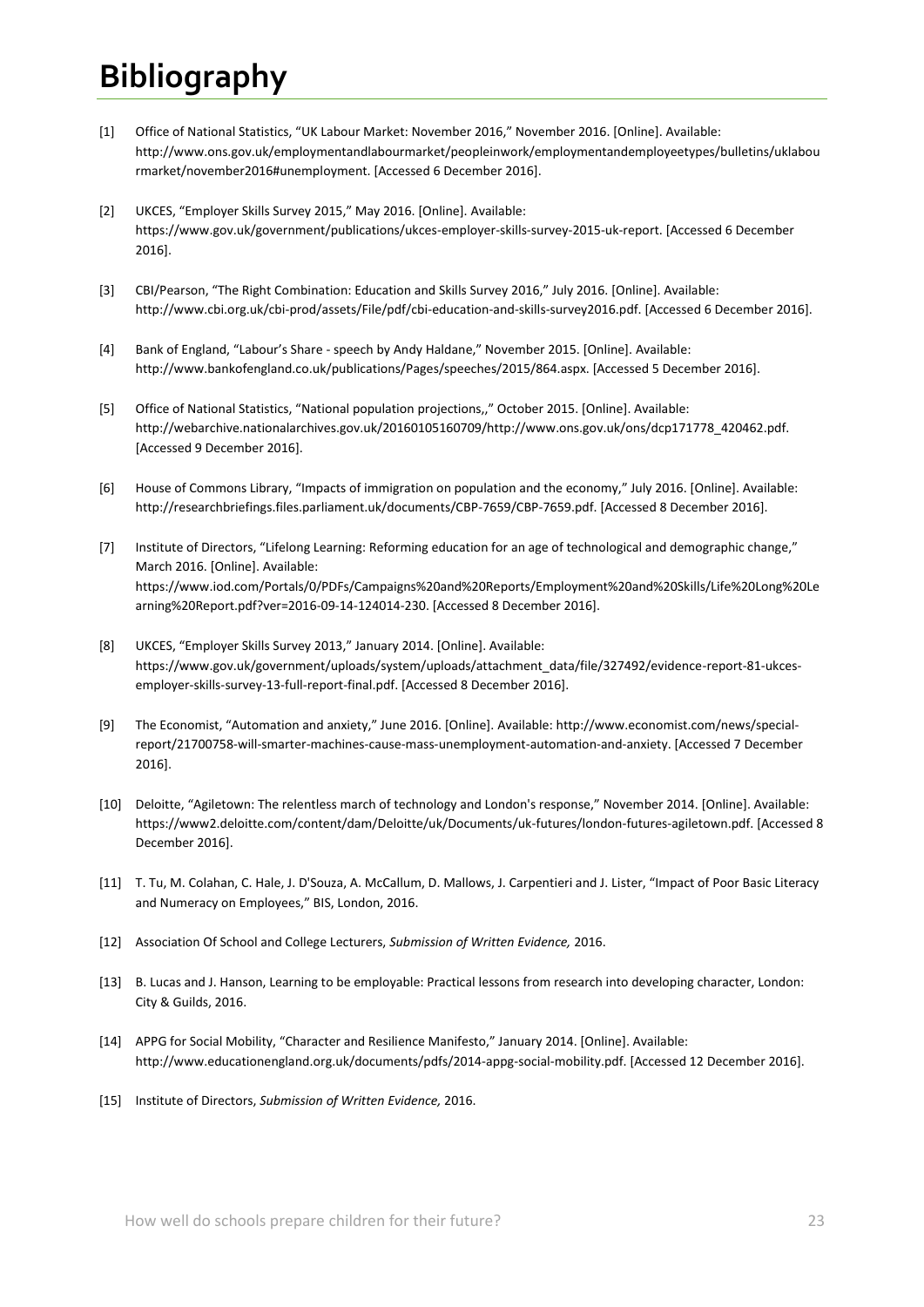- [16] Deloitte, "From Brawn to Brains: the impact of technology on jobs in the UK," 2015. [Online]. Available: file:///C:/Users/Ranelagh%203/Downloads/deloitte-uk-insights-from-brawns-to-brain.pdf. [Accessed 12 December 2016].
- [17] UK/Nesta, Tech City, "Tech Nation 2016," February 2016. [Online]. Available: http://www.nesta.org.uk/sites/default/files/tech\_nation\_2016\_report.pdf. [Accessed 12 December 2016].
- [18] UKCES, "High level STEM skills requirements in the UK labour market," July 2015. [Online]. Available: https://www.gov.uk/government/publications/high-level-stem-skills-requirements-in-the-uk-labour-market. [Accessed 6 December 2016].
- [19] BIS, "Insights from international benchmarking of the UK science and innovation system," January 2014. [Online]. Available: https://www.gov.uk/government/uploads/system/uploads/attachment\_data/file/277090/bis-14-544-insightsfrom-international-benchmarking-of-the-UK-science-and-innovation-system-bis-analysis-paper-03.pdf. [Accessed 12 December 2016].
- [20] Royal Academy of Engineering, "The UK STEM Education Landscape," May 2016. [Online]. Available: http://www.raeng.org.uk/publications/reports/uk-stem-education-landscape. [Accessed 6 December 2016].
- [21] WISE Campaign, "Women in the STEM Workforce 2016," November 2016. [Online]. Available: https://www.wisecampaign.org.uk/resources/2016/11/women-in-the-stem-workforce-2016. [Accessed 6 December 2016].
- [22] The Guardian, *Vince Cable says UK economy hampered by lack of female engineers,* 2013.
- [23] Commons Education Select Committee, "Careers guidance for young people: The impact of the new duty on schools," January 2013. [Online]. Available: http://www.publications.parliament.uk/pa/cm201213/cmselect/cmeduc/632/63202.htm. [Accessed 20 December 2016].
- [24] Gatsby Charitable Foundation, "Good Career Guidance," 2014. [Online]. Available: http://www.gatsby.org.uk/uploads/education/reports/pdf/gatsby-sir-john-holman-good-career-guidance-2014.pdf. [Accessed 15 December 2016].
- [25] Department for Education, " Mapping Careers Provision in Schools and Colleges in England," July 2015. [Online]. Available: https://www.gov.uk/government/uploads/system/uploads/attachment\_data/file/447134/Mapping\_careers\_provision\_i n\_schools\_and\_colleges\_in\_England.pdf. [Accessed 15 December 2016].
- [26] Education and Employers Taskforce, "It's who you meet: why employer contacts at school make a difference to the employment," February 2012. [Online]. Available: http://www.educationandemployers.org/wpcontent/uploads/2014/06/its\_who\_you\_meet\_final\_26\_06\_12.pdf. [Accessed 6 December 2016].
- [27] APPG for Education, "Roundtable session on careers provision," 2016. [Online].
- [28] Nestle UK and Ireland Press Release, "Half of UK teachers, tutors and students unaware of STEM career opportunities," October 2014. [Online]. Available: http://www.nestle.co.uk/media/pressreleases/stem-career-opportunities. [Accessed 6 December 2016].
- [29] APPG for Education, *Roundtable session on STEM education,* 2016.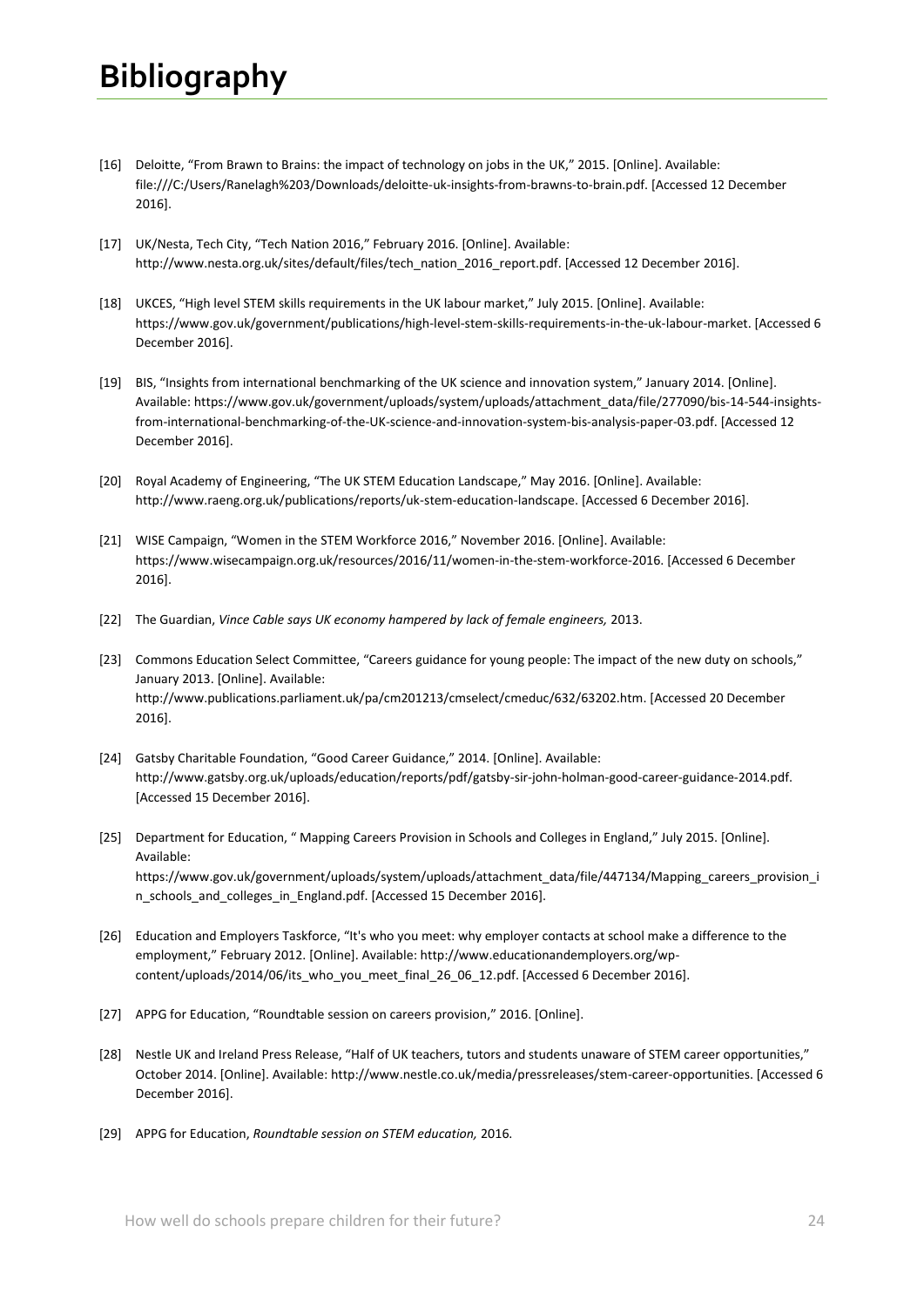- [30] Conservaitve Party, "Justine Greening speech to Party Conference 2016," 4 October 2016. [Online]. Available: http://press.conservatives.com/post/151337985150/greening-speech-to-conservative-party-conference. [Accessed 16 December 2016].
- [31] Department for Education Press Release, "Social mobility package unveiled by Education Secretary," Ocotber 2016. [Online]. Available: https://www.gov.uk/government/news/social-mobility-package-unveiled-by-education-secretary. [Accessed 16 December 2016].
- [32] London Councils Young People's Education and Skills, *Submission of Written Evidence,* 2016.
- [33] NFER, *Submission of Written Evidence,* 2016.
- [34] Careers England, *Submission of Written Evidence,* 2016.
- [35] AllAboutSchoolLeavers.co.uk/YouGov, "The School & College Leaver Careers Market 2016," 2016. [Online]. Available: https://www.allaboutschoolleavers.co.uk/employer-advice/latest-research. [Accessed 16 December 2016].
- [36] Edge Foundation, "Longitudinal Study of Learners in Vocational Education," November 2016. [Online]. Available: http://www.edge.co.uk/sites/default/files/documents/20161212\_wave\_1\_report\_-\_final.pdf. [Accessed 16 December 2016].
- [37] L. Archer and J. Moote, "ASPIRES 2 Project Spotlight: Year 11 Students' Views of Careers Education and Work Experience," Kings College London, London, 2016.
- [38] UKCES, "Employer Perspectives Survey 2014," November 2014. [Online]. Available: https://www.gov.uk/government/uploads/system/uploads/attachment\_data/file/373769/14.11.11.\_EPS\_2014\_- Main\_Report\_full\_V2.pdf. [Accessed 6 December 2016].
- [39] Talentino, *Submission of Written Evidence,* 2016.
- [40] Church of England Education Office, *Submission of Written Evidence,* 2016.
- [41] T. Hooley, A. G. Watts and D. Andrews, *Teachers and Careers: The role of school teachers in delivering career and employability learning,* Derby: International Centre for Guidance Studies, University of Derby, 2015.
- [42] Department for Education, "Making significant changes to an existing academy," March 2016. [Online]. Available: https://www.gov.uk/government/publications/making-significant-changes-to-an-existing-academy. [Accessed 19 December 2016].
- [43] Department for Education, "National Pupil Projections Future Trends in Pupil Numbers: July 2015," July 2015. [Online]. Available: https://www.gov.uk/government/uploads/system/uploads/attachment\_data/file/478185/SFR24\_2015\_Projections\_Text .pdf. [Accessed 13 December 2016].
- [44] Institute of Fiscal Studies Press Release, "English schools will feel the pinch over the next five years," October 2015. [Online]. Available: http://www.ifs.org.uk/publications/8027. [Accessed 12 December 2016].
- [45] National Audit Office, "Financial Sustainability of Schools," December 2016. [Online]. Available: https://www.nao.org.uk/wp-content/uploads/2016/12/Financial-sustainability-of-schools.pdf. [Accessed 15 December 2016].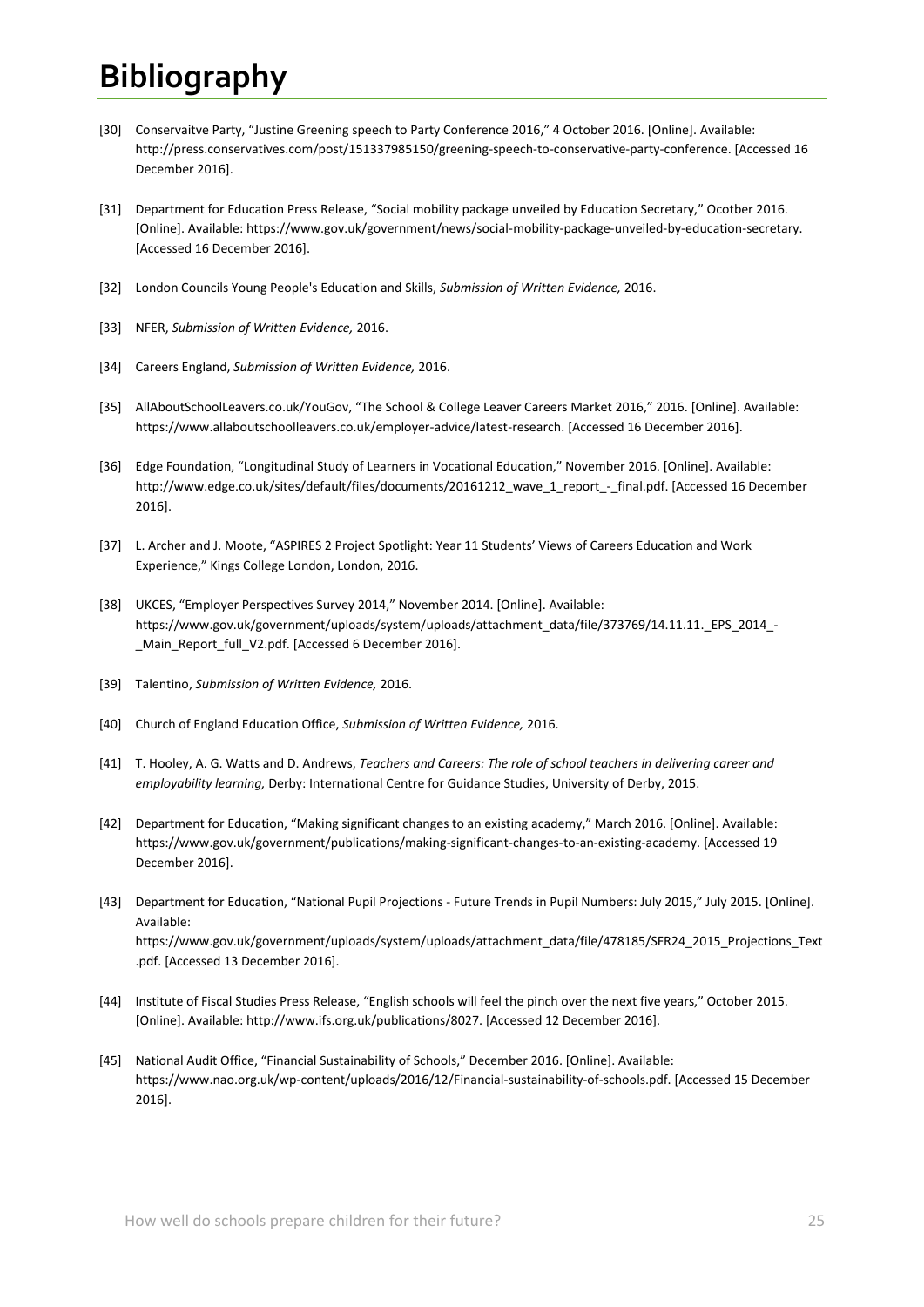- [46] British Educational Suppliers Association Press Release, "School Funding Changes," December 2016. [Online]. Available: http://www.besa.org.uk/news/school-funding-formula-changes-threaten-make-bad-situation-worse-provision-essentialclassroom-resources/. [Accessed 15 December 2016].
- [47] Department for Education Press Release, "Plans to end the postcode lottery of school funding revealed," December 2016. [Online]. Available: https://www.gov.uk/government/news/plans-to-end-the-postcode-lottery-of-school-fundingrevealed. [Accessed 15 December 2016].
- [48] NUT/ATL, "School Cuts," [Online]. Available: http://www.schoolcuts.org.uk/#/. [Accessed 15 December 2016].
- [49] Association of Teachers and Lecturers Press Release, "Government funding formula fails to fund schools adequately ATL," December 2016. [Online]. Available: https://www.atl.org.uk/latest/government-funding-formula-fails-fundschools-adequately-atl. [Accessed 15 December 2016].
- [50] Public Accounts Committee, "Training new teachers," May 2016. [Online]. Available: http://www.publications.parliament.uk/pa/cm201617/cmselect/cmpubacc/73/73.pdf.
- [51] Department for Education, "Initial teacher training census for the academic year 2015 to 2016, England," November 2015. [Online]. Available: https://www.gov.uk/government/uploads/system/uploads/attachment\_data/file/478098/ITT\_CENSUS\_SFR\_46\_2015\_to \_2016.pdf. [Accessed 6 December 2016].
- [52] Department for Education, "GCSE and equivalent results: 2015 to 2016 (provisional)," October 2016. [Online]. Available: https://www.gov.uk/government/statistics/gcse-and-equivalent-results-2015-to-2016-provisional. [Accessed 16 December 2016].
- [53] Education Datalab, "Revisiting how many language teachers we need to deliver the EBacc," March 2016. [Online]. Available: https://educationdatalab.org.uk/2016/03/revisiting-how-many-language-teachers-we-need-to-deliver-theebacc/. [Accessed 16 December 2016].
- [54] British Council, *Submission of Written Evidence,* 2016.
- [55] Education Policy Institute, "Teacher Workload and Professional Development in Egland's Secondary Schools: Insights from TALIS," October 2016. [Online]. Available: http://epi.org.uk/report/teacherworkload/. [Accessed 12 December 2016].
- [56] BBC, "Teachers 'wasting time on marking in coloured pens'," 21 October 2016. [Online]. Available: http://www.bbc.co.uk/news/education-37705385.
- [57] Ofsted, "School inspection handbook," August 2016. [Online]. Available: https://www.gov.uk/government/publications/school-inspection-handbook-from-september-2015. [Accessed 15 December 2016].
- [58] Department for Education, "Reducing teachers' workload," March 2016. [Online]. Available: https://www.gov.uk/government/publications/reducing-teachers-workload/reducing-teachers-workload. [Accessed 15 December 2016].
- [59] Sutton Trust, "Caught Out: Primary schools, catchment areas and social selection," April 2016. [Online]. Available: http://www.suttontrust.com/wp-content/uploads/2016/04/Caught-Out\_Research-brief\_April-16.pdf. [Accessed 15 December 2016].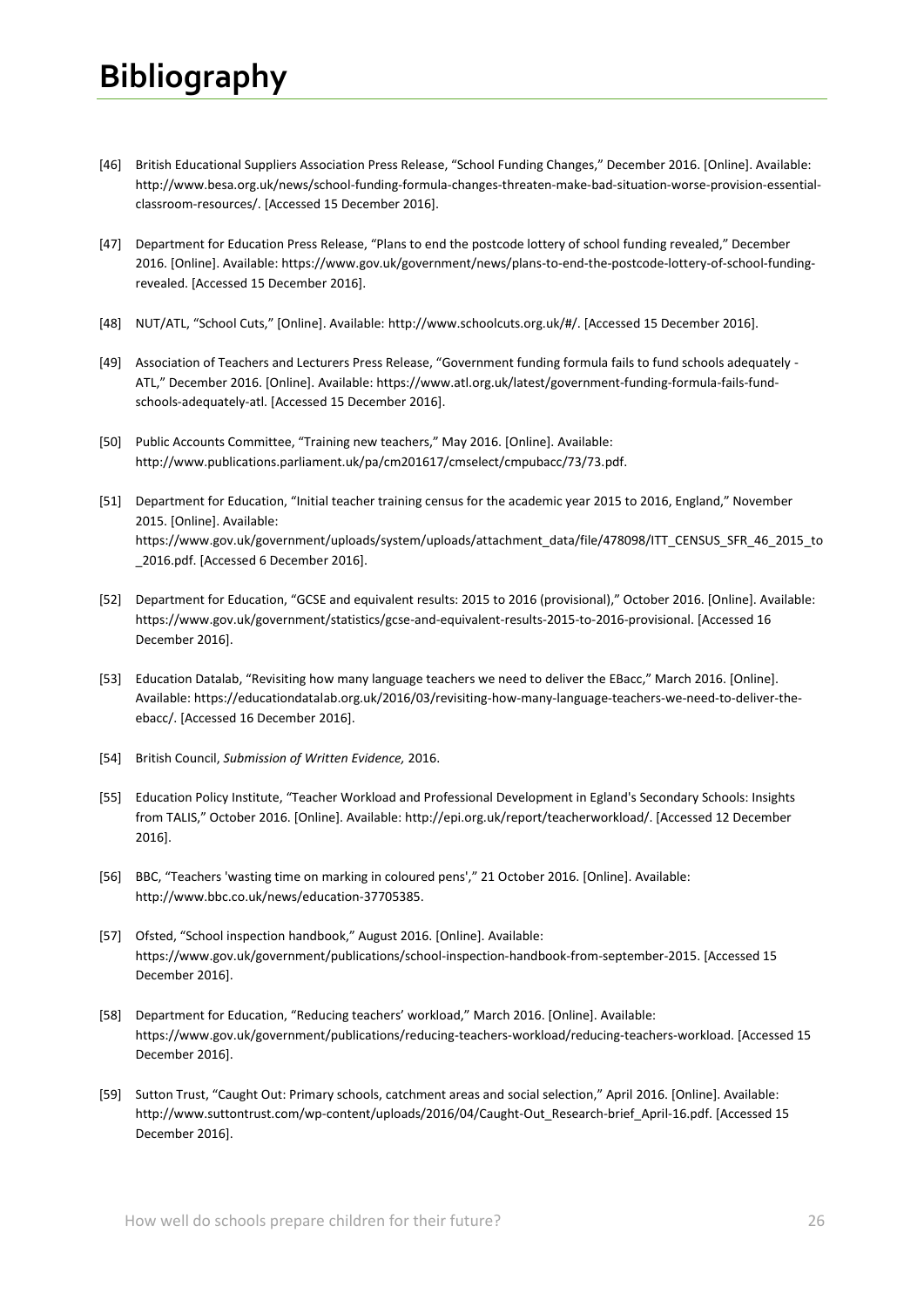- [60] S. Sims, *High-Stakes Accountability and Teacher Turnover: how do different school inspection judgements affect teachers' decisions to leave their school?,* UCL Institute of Education, 2016.
- [61] Education Policy Institute, "School Inspection in England: Is there room to improve?," November 2016. [Online]. Available: http://epi.org.uk/wp-content/uploads/2016/11/school-inspection-in-england-web.pdf. [Accessed 15 December 2016].
- [62] The Independent, *Academies turn away children with special needs to 'cherry-pick' pupils, charity warns, 2016*.
- [63] Association of Teachers and Lecturers, *Submission of Written Evidence,* 2016.
- [64] NUT, "Exam factories? The impact of accountability measures on children and young people," June 2015. [Online]. Available: https://www.teachers.org.uk/files/exam-factories.pdf. [Accessed 15 December 2016].
- [65] Department for Education, "Michael Gove Speech to Westminster Academy," September 2010. [Online]. Available: https://www.gov.uk/government/speeches/michael-gove-to-westminster-academy. [Accessed 16 December 2016].
- [66] A. Hardy, "Why has the number of teenagers taking design and technology GCSE dropped?," The Conversation, August 2016. [Online]. Available: https://theconversation.com/why-has-the-number-of-teenagers-taking-design-andtechnology-gcse-dropped-46361. [Accessed 16 December 2016].
- [67] Ofqual, "Summer 2016 exam entries: GCSEs, level 1 / 2 certificates, AS and A levels in England," May 2016. [Online]. Available: https://www.gov.uk/government/statistics/summer-2016-exam-entries-gcses-level-1-2-certificates-as-and-alevels-in-england. [Accessed 16 December 2016].
- [68] National Literacy Trust, *Submission of Written Evidence,* 2016.
- [69] Prime Minister's Office, "The Coalition: our programme for government," May 2010. [Online]. Available: https://www.gov.uk/government/publications/the-coalition-documentation. [Accessed 20 December 2016].
- [70] Department for Education Press Release, "Government kick-starts plans to reach 3 million apprenticeships," June 2015. [Online]. Available: https://www.gov.uk/government/news/government-kick-starts-plans-to-reach-3-millionapprenticeships. [Accessed 20 December 2016].
- [71] Department for Education Press Release, "Technical education fit for the workforce of tomorrow," October 2016. [Online]. Available: https://www.gov.uk/government/news/technical-education-fit-for-the-workforce-of-tomorrow. [Accessed 20 December 2016].
- [72] Department for Education/Business Innovation and Skills, "Post-16 skills plan and independent report on technical education," July 2016. [Online]. Available: https://www.gov.uk/government/publications/post-16-skills-plan-andindependent-report-on-technical-education. [Accessed 20 December 2016].
- [73] Ofsted, "Sir Michael Wilshaw's speech to CBI conference," November 2014. [Online]. Available: https://www.gov.uk/government/speeches/sir-michael-wilshaws-speech-to-cbi-conference. [Accessed 20 December 2016].
- [75] The Gatsby Foundation, "Good Career Guidance," 2014. [Online]. Available: http://www.gatsby.org.uk/uploads/education/reports/pdf/gatsby-sir-john-holman-good-career-guidance-2014.pdf. [Accessed 15 December 2016].